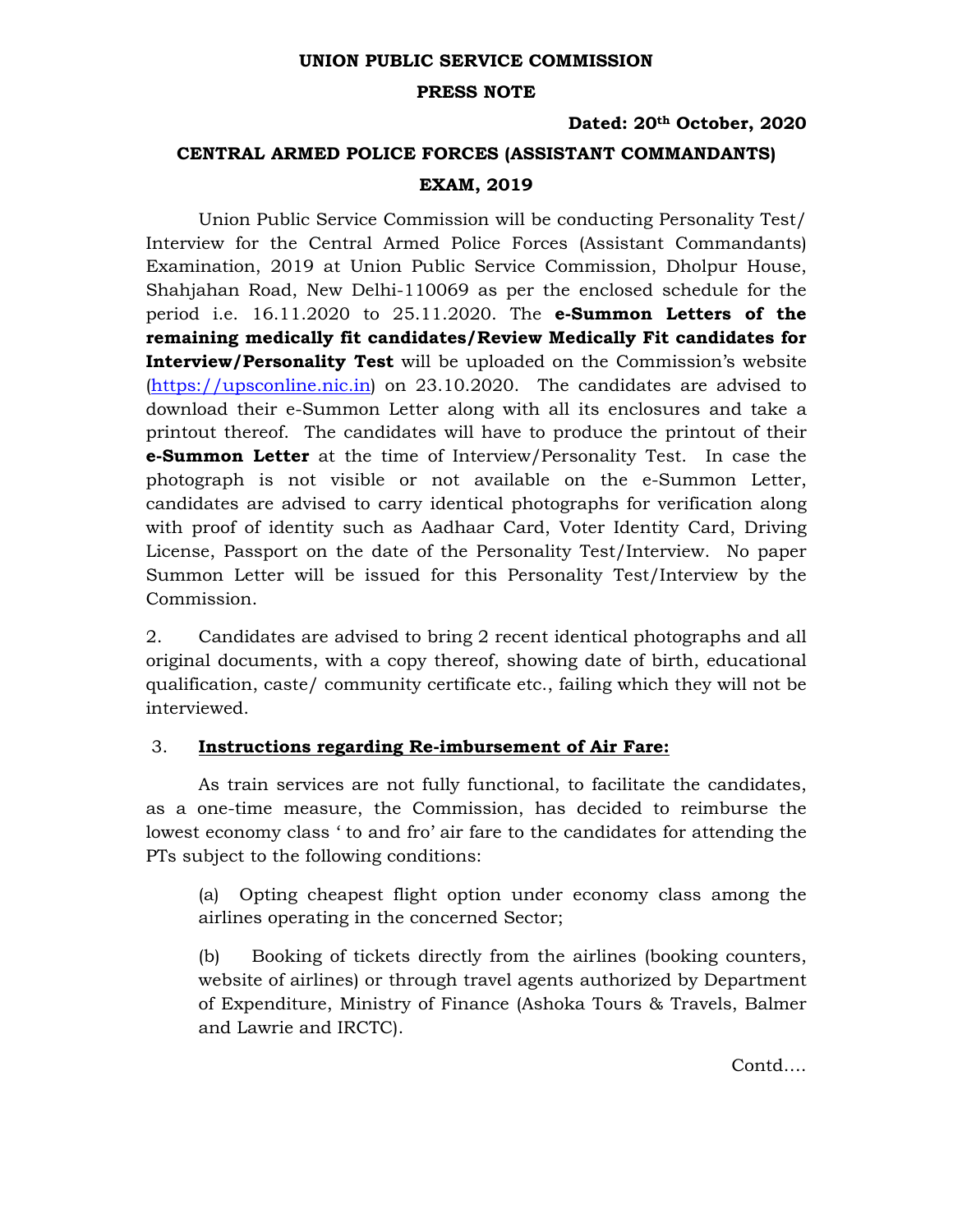(c) The nearest airport will be determined on the basis of the address given by the candidates in their Detailed Application Forms (DAFs).

(d) The candidates will be required to produce the receipt/air ticket (for both sides) showing details of the fare charge with boarding pass (for onward journey only) for claiming airfare.

# 4. **Covid-19 Related Instructions:**

i) It will be mandatory for every candidate to maintain social distancing and personal hygiene all the times.

ii) Every candidate will wash or sanitize his/her hands at regular intervals, and will not spit in public place.

iii) The candidates will have to wear proper face mask all the time while they are in the Commission's premises.

iv) However, they will have to remove their face mask as and when asked by the exam functionaries, for verification purposes.

v) A candidate will immediately inform the Commission if he/she is COVID-19 positive or having symptoms similar to the symptoms of this disease at the email ID soe  $23$ -upsc $\omega$ gov.in.

vi) If a candidate is COVID-19 positive or having symptoms similar to the symptoms of this disease, his/her case will be decided by the Commission separately and he/she will be informed at his/her registered email immediately.

5. On reaching the Commission, all candidates will be provided a 'Sealed Kit' consisting of face mask, face shield, a bottle of sanitizer and hand gloves. The Commission has taken all precautionary and safety measures for contactless Interview/Personality Test in order to shield the interviewers and the interviewees appropriately. The Commission's staff concerned will also be equipped with suitable protective gear. Seating arrangement for the candidates will ensure safe physical distancing.

6. The Commission is committed to ensure the highest standards of health safety even as it fulfills its Constitutional mandate for selecting the most suitable candidates through its Examinations.

7. In case of any discrepancy, the candidate may contact UPSC Facilitation Counter in person or on Tel. Nos. 23381125, 23098543 and 23385271.

# **Union Public Service Commission**

# **New Delhi – 110069, Dated the 20th October, 2020/ 28 Asvina, Saka 1942**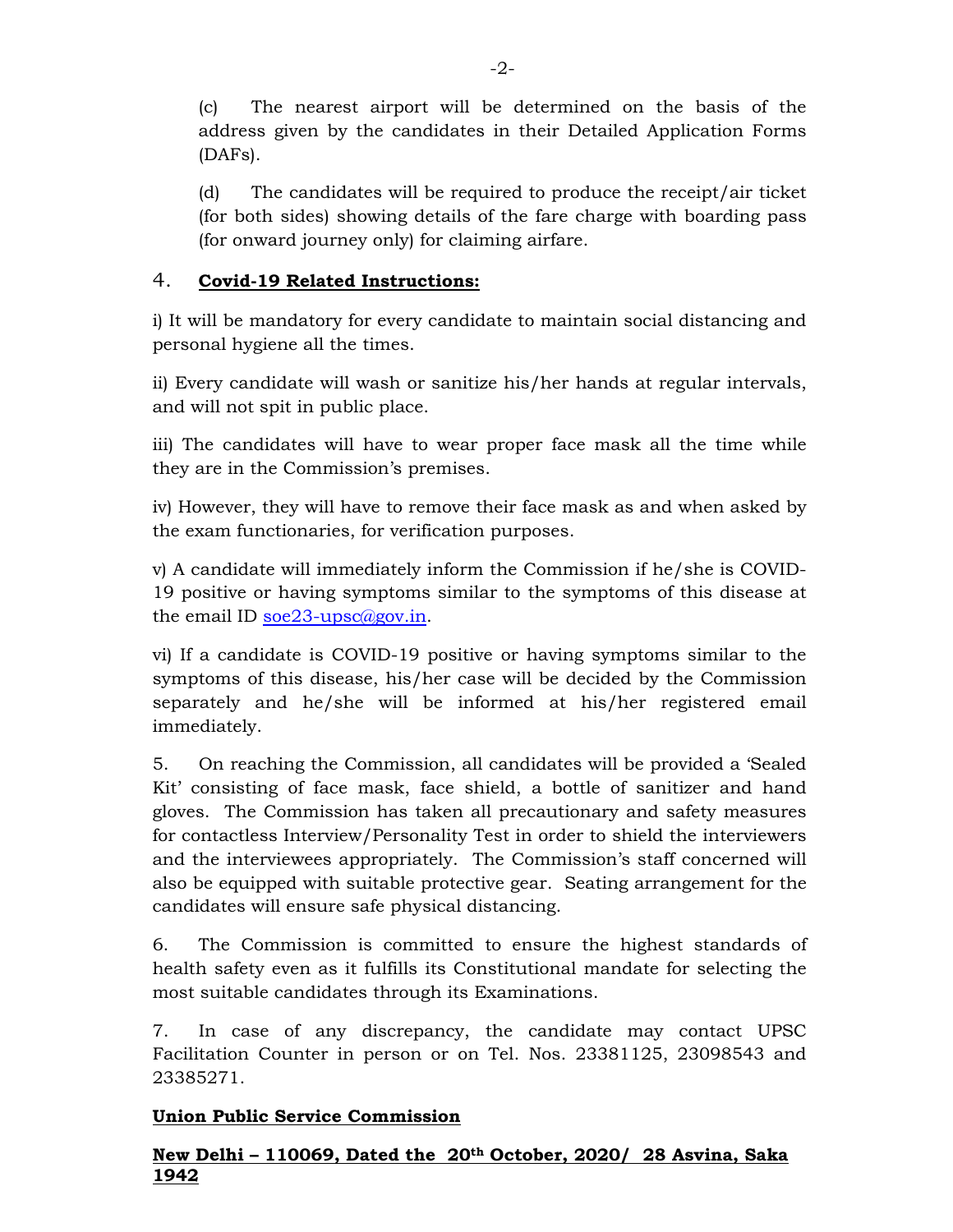| S.No | Roll No. | Day & Date of Interview   | <b>Session</b>         |
|------|----------|---------------------------|------------------------|
| 590  | 3502211  | Monday, November 16, 2020 | Forenoon at 09:00 Hrs. |
| 591  | 301304   | Monday, November 16, 2020 | Forenoon at 09:00 Hrs. |
| 592  | 825449   | Monday, November 16, 2020 | Forenoon at 09:00 Hrs. |
| 593  | 1506849  | Monday, November 16, 2020 | Forenoon at 09:00 Hrs. |
| 594  | 853179   | Monday, November 16, 2020 | Forenoon at 09:00 Hrs. |
| 595  | 1508001  | Monday, November 16, 2020 | Forenoon at 09:00 Hrs. |
| 596  | 408026   | Monday, November 16, 2020 | Forenoon at 09:00 Hrs. |
| 597  | 1109075  | Monday, November 16, 2020 | Forenoon at 09:00 Hrs. |
| 598  | 1003440  | Monday, November 16, 2020 | Forenoon at 09:00 Hrs. |
| 599  | 1513075  | Monday, November 16, 2020 | Forenoon at 09:00 Hrs. |
| 600  | 4100081  | Monday, November 16, 2020 | Forenoon at 09:00 Hrs. |
| 601  | 3501518  | Monday, November 16, 2020 | Forenoon at 09:00 Hrs. |
| 602  | 3600008  | Monday, November 16, 2020 | Forenoon at 09:00 Hrs. |
| 603  | 861607   | Monday, November 16, 2020 | Forenoon at 09:00 Hrs. |
| 604  | 827801   | Monday, November 16, 2020 | Forenoon at 09:00 Hrs. |
| 605  | 840566   | Monday, November 16, 2020 | Forenoon at 09:00 Hrs. |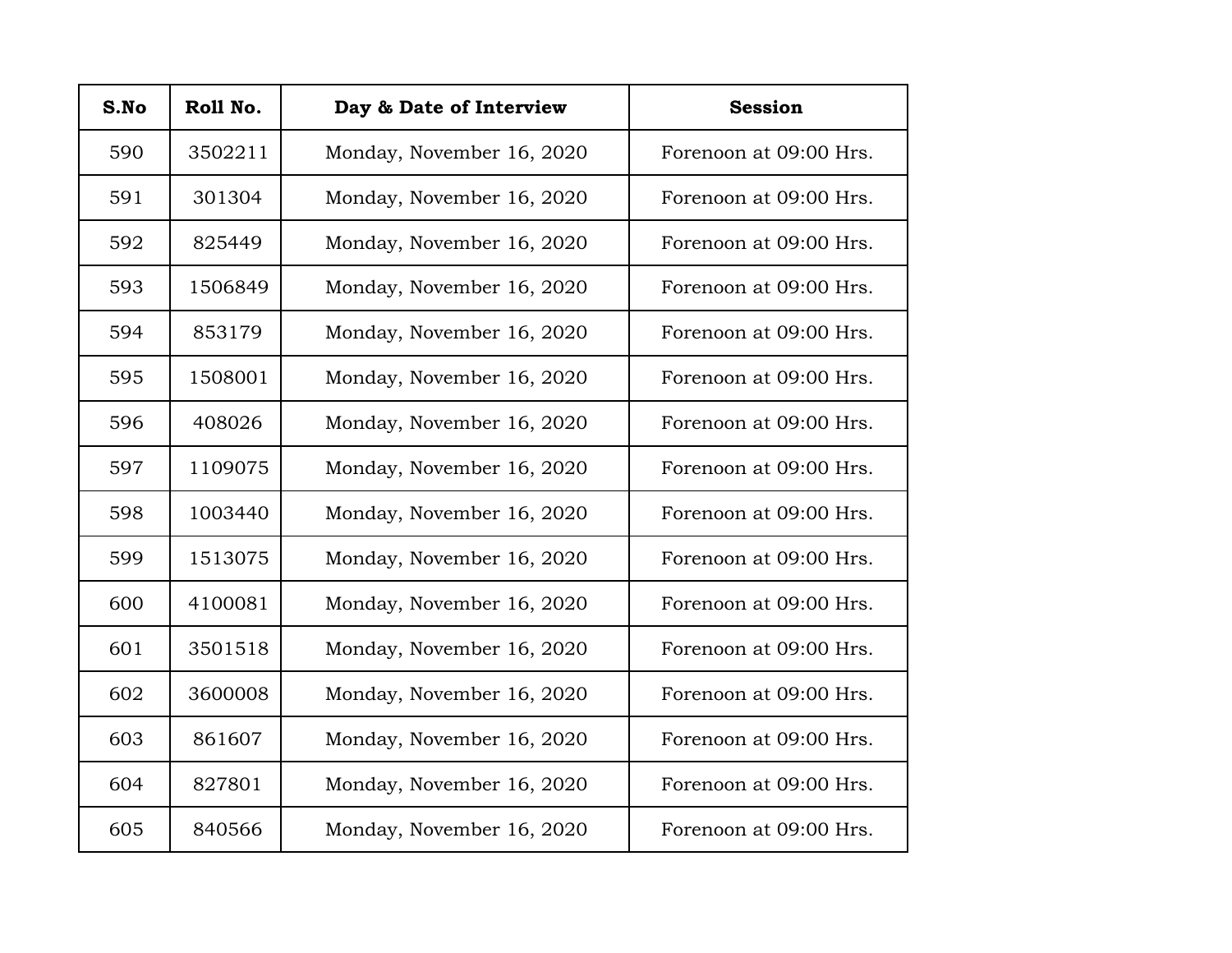| 606 | 816509  | Monday, November 16, 2020 | Forenoon at 09:00 Hrs.  |
|-----|---------|---------------------------|-------------------------|
| 607 | 1003678 | Monday, November 16, 2020 | Forenoon at 09:00 Hrs.  |
| 608 | 803881  | Monday, November 16, 2020 | Forenoon at 09:00 Hrs.  |
| 609 | 1117478 | Monday, November 16, 2020 | Forenoon at 09:00 Hrs.  |
| 610 | 800628  | Monday, November 16, 2020 | Forenoon at 09:00 Hrs.  |
| 611 | 4102983 | Monday, November 16, 2020 | Forenoon at 09:00 Hrs.  |
| 612 | 1102967 | Monday, November 16, 2020 | Forenoon at 09:00 Hrs.  |
| 613 | 814440  | Monday, November 16, 2020 | Forenoon at 09:00 Hrs.  |
| 614 | 801609  | Monday, November 16, 2020 | Forenoon at 09:00 Hrs.  |
| 615 | 866950  | Monday, November 16, 2020 | Afternoon at 13:00 Hrs. |
| 616 | 839757  | Monday, November 16, 2020 | Afternoon at 13:00 Hrs. |
| 617 | 3402852 | Monday, November 16, 2020 | Afternoon at 13:00 Hrs. |
| 618 | 809952  | Monday, November 16, 2020 | Afternoon at 13:00 Hrs. |
| 619 | 873819  | Monday, November 16, 2020 | Afternoon at 13:00 Hrs. |
| 620 | 506700  | Monday, November 16, 2020 | Afternoon at 13:00 Hrs. |
| 621 | 4402183 | Monday, November 16, 2020 | Afternoon at 13:00 Hrs. |
| 622 | 1200140 | Monday, November 16, 2020 | Afternoon at 13:00 Hrs. |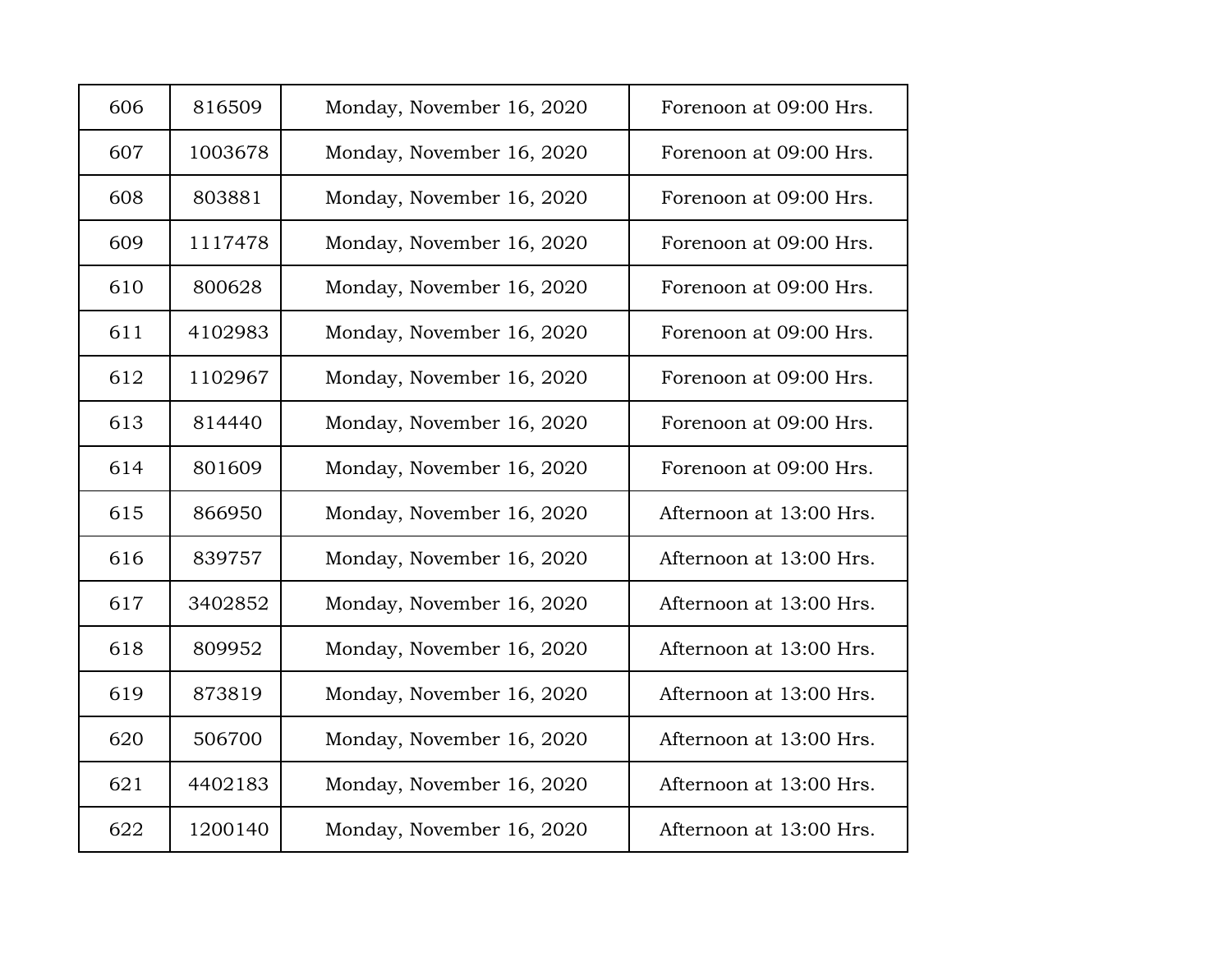| 623 | 2617777 | Monday, November 16, 2020 | Afternoon at 13:00 Hrs. |
|-----|---------|---------------------------|-------------------------|
| 624 | 406666  | Monday, November 16, 2020 | Afternoon at 13:00 Hrs. |
| 625 | 815818  | Monday, November 16, 2020 | Afternoon at 13:00 Hrs. |
| 626 | 830179  | Monday, November 16, 2020 | Afternoon at 13:00 Hrs. |
| 627 | 858133  | Monday, November 16, 2020 | Afternoon at 13:00 Hrs. |
| 628 | 861992  | Monday, November 16, 2020 | Afternoon at 13:00 Hrs. |
| 629 | 5100947 | Monday, November 16, 2020 | Afternoon at 13:00 Hrs. |
| 630 | 825241  | Monday, November 16, 2020 | Afternoon at 13:00 Hrs. |
| 631 | 1401156 | Monday, November 16, 2020 | Afternoon at 13:00 Hrs. |
| 632 | 3510437 | Monday, November 16, 2020 | Afternoon at 13:00 Hrs. |
| 633 | 1005069 | Monday, November 16, 2020 | Afternoon at 13:00 Hrs. |
| 634 | 860124  | Monday, November 16, 2020 | Afternoon at 13:00 Hrs. |
| 635 | 802189  | Monday, November 16, 2020 | Afternoon at 13:00 Hrs. |
| 636 | 3510432 | Monday, November 16, 2020 | Afternoon at 13:00 Hrs. |
| 637 | 870756  | Monday, November 16, 2020 | Afternoon at 13:00 Hrs. |
| 638 | 3505357 | Monday, November 16, 2020 | Afternoon at 13:00 Hrs. |
| 639 | 1000539 | Monday, November 16, 2020 | Afternoon at 13:00 Hrs. |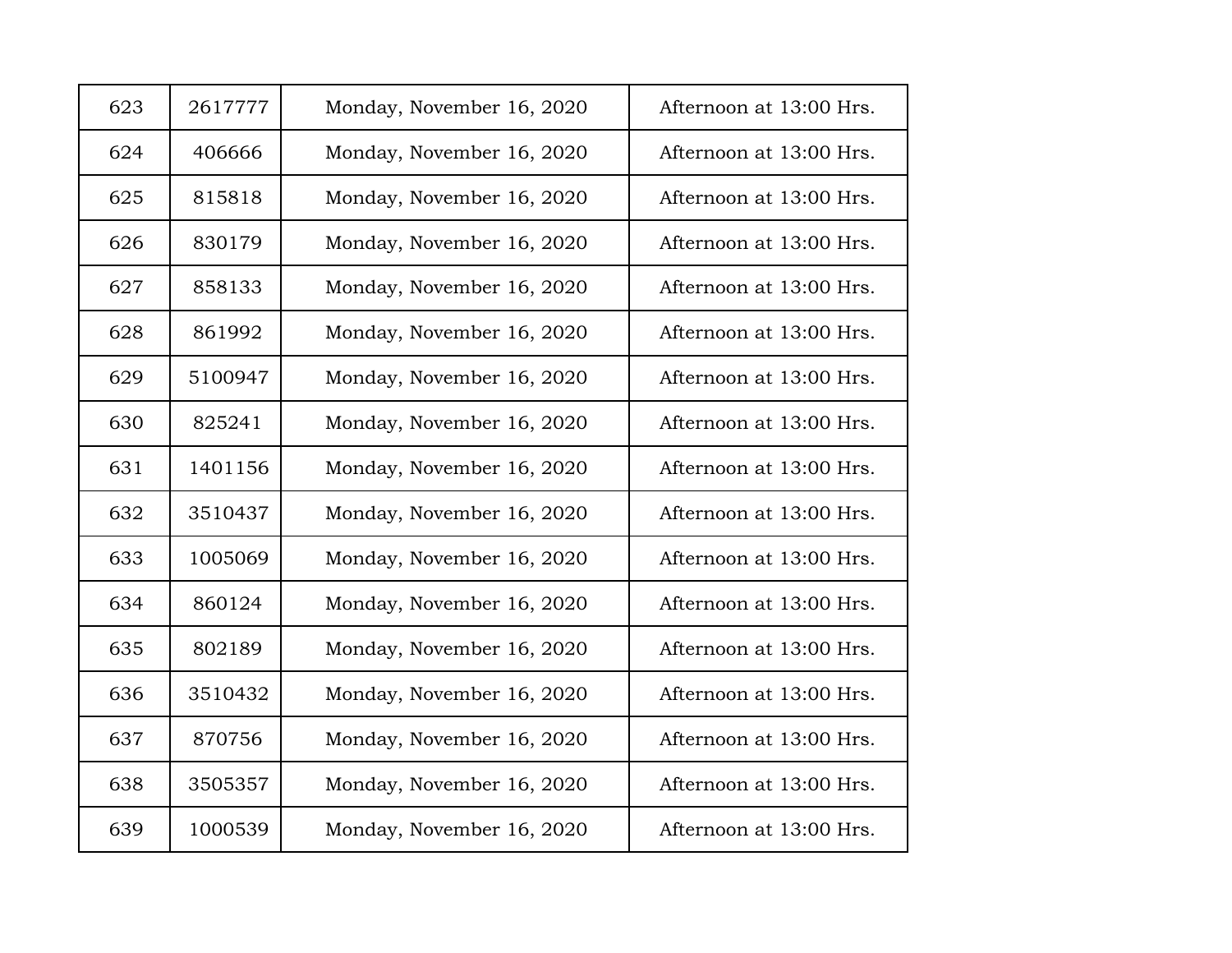| 640 | 801996  | Monday, November 16, 2020  | Afternoon at 13:00 Hrs. |
|-----|---------|----------------------------|-------------------------|
| 641 | 816123  | Monday, November 16, 2020  | Afternoon at 13:00 Hrs. |
| 642 | 853168  | Monday, November 16, 2020  | Afternoon at 13:00 Hrs. |
| 643 | 2615083 | Monday, November 16, 2020  | Afternoon at 13:00 Hrs. |
| 644 | 1203178 | Monday, November 16, 2020  | Afternoon at 13:00 Hrs. |
| 645 | 1001804 | Tuesday, November 17, 2020 | Forenoon at 09:00 Hrs.  |
| 646 | 830692  | Tuesday, November 17, 2020 | Forenoon at 09:00 Hrs.  |
| 647 | 300532  | Tuesday, November 17, 2020 | Forenoon at 09:00 Hrs.  |
| 648 | 801197  | Tuesday, November 17, 2020 | Forenoon at 09:00 Hrs.  |
| 649 | 861583  | Tuesday, November 17, 2020 | Forenoon at 09:00 Hrs.  |
| 650 | 840344  | Tuesday, November 17, 2020 | Forenoon at 09:00 Hrs.  |
| 651 | 809766  | Tuesday, November 17, 2020 | Forenoon at 09:00 Hrs.  |
| 652 | 1104115 | Tuesday, November 17, 2020 | Forenoon at 09:00 Hrs.  |
| 653 | 831131  | Tuesday, November 17, 2020 | Forenoon at 09:00 Hrs.  |
| 654 | 302960  | Tuesday, November 17, 2020 | Forenoon at 09:00 Hrs.  |
| 655 | 1502899 | Tuesday, November 17, 2020 | Forenoon at 09:00 Hrs.  |
| 656 | 503247  | Tuesday, November 17, 2020 | Forenoon at 09:00 Hrs.  |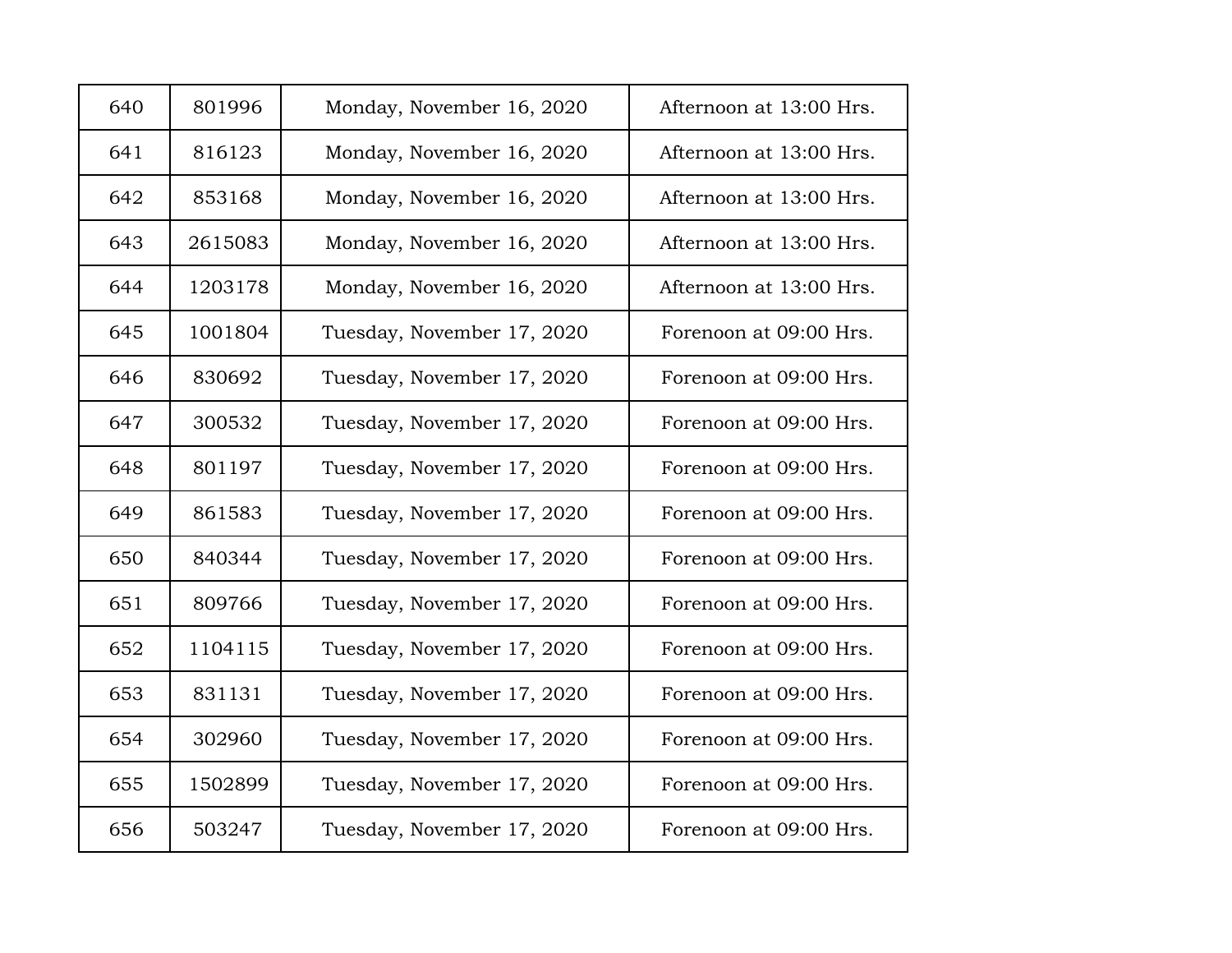| 657 | 508373  | Tuesday, November 17, 2020 | Forenoon at 09:00 Hrs. |
|-----|---------|----------------------------|------------------------|
| 658 | 838087  | Tuesday, November 17, 2020 | Forenoon at 09:00 Hrs. |
| 659 | 802994  | Tuesday, November 17, 2020 | Forenoon at 09:00 Hrs. |
| 660 | 602608  | Tuesday, November 17, 2020 | Forenoon at 09:00 Hrs. |
| 661 | 2612039 | Tuesday, November 17, 2020 | Forenoon at 09:00 Hrs. |
| 662 | 304234  | Tuesday, November 17, 2020 | Forenoon at 09:00 Hrs. |
| 663 | 808634  | Tuesday, November 17, 2020 | Forenoon at 09:00 Hrs. |
| 664 | 5101919 | Tuesday, November 17, 2020 | Forenoon at 09:00 Hrs. |
| 665 | 408863  | Tuesday, November 17, 2020 | Forenoon at 09:00 Hrs. |
| 666 | 208976  | Tuesday, November 17, 2020 | Forenoon at 09:00 Hrs. |
| 667 | 817132  | Tuesday, November 17, 2020 | Forenoon at 09:00 Hrs. |
| 668 | 832647  | Tuesday, November 17, 2020 | Forenoon at 09:00 Hrs. |
| 669 | 1504257 | Tuesday, November 17, 2020 | Forenoon at 09:00 Hrs. |
| 670 | 850314  | Tuesday, November 17, 2020 | Forenoon at 09:00 Hrs. |
| 671 | 301477  | Tuesday, November 17, 2020 | Forenoon at 09:00 Hrs. |
| 672 | 814338  | Tuesday, November 17, 2020 | Forenoon at 09:00 Hrs. |
| 673 | 202630  | Tuesday, November 17, 2020 | Forenoon at 09:00 Hrs. |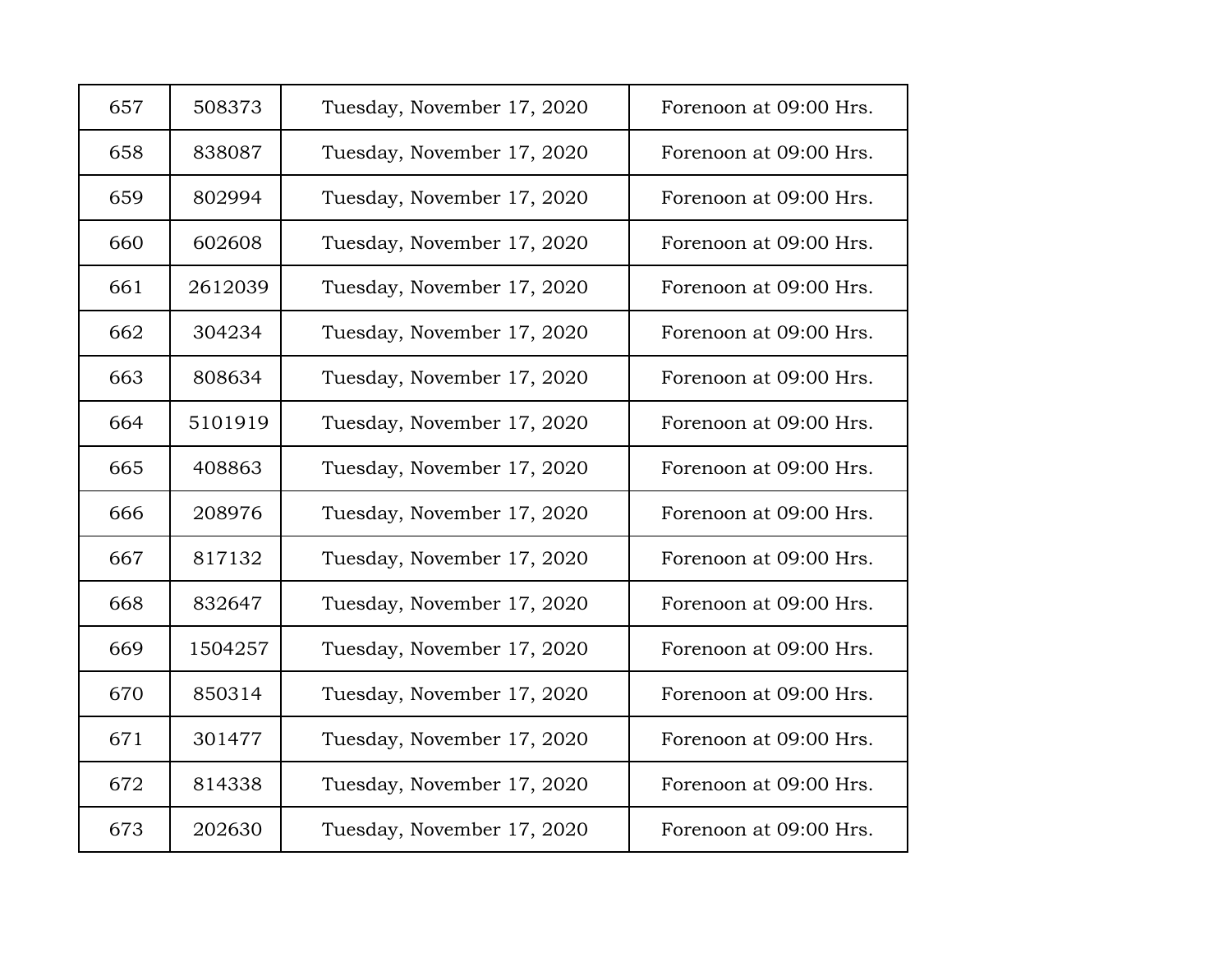| 674 | 873718  | Tuesday, November 17, 2020 | Forenoon at 09:00 Hrs.  |
|-----|---------|----------------------------|-------------------------|
| 675 | 1700361 | Tuesday, November 17, 2020 | Afternoon at 13:00 Hrs. |
| 676 | 2614217 | Tuesday, November 17, 2020 | Afternoon at 13:00 Hrs. |
| 677 | 5102534 | Tuesday, November 17, 2020 | Afternoon at 13:00 Hrs. |
| 678 | 853173  | Tuesday, November 17, 2020 | Afternoon at 13:00 Hrs. |
| 679 | 855283  | Tuesday, November 17, 2020 | Afternoon at 13:00 Hrs. |
| 680 | 831931  | Tuesday, November 17, 2020 | Afternoon at 13:00 Hrs. |
| 681 | 2612873 | Tuesday, November 17, 2020 | Afternoon at 13:00 Hrs. |
| 682 | 1509234 | Tuesday, November 17, 2020 | Afternoon at 13:00 Hrs. |
| 683 | 506992  | Tuesday, November 17, 2020 | Afternoon at 13:00 Hrs. |
| 684 | 511202  | Tuesday, November 17, 2020 | Afternoon at 13:00 Hrs. |
| 685 | 868144  | Tuesday, November 17, 2020 | Afternoon at 13:00 Hrs. |
| 686 | 866052  | Tuesday, November 17, 2020 | Afternoon at 13:00 Hrs. |
| 687 | 817718  | Tuesday, November 17, 2020 | Afternoon at 13:00 Hrs. |
| 688 | 3512312 | Tuesday, November 17, 2020 | Afternoon at 13:00 Hrs. |
| 689 | 833083  | Tuesday, November 17, 2020 | Afternoon at 13:00 Hrs. |
| 690 | 1504317 | Tuesday, November 17, 2020 | Afternoon at 13:00 Hrs. |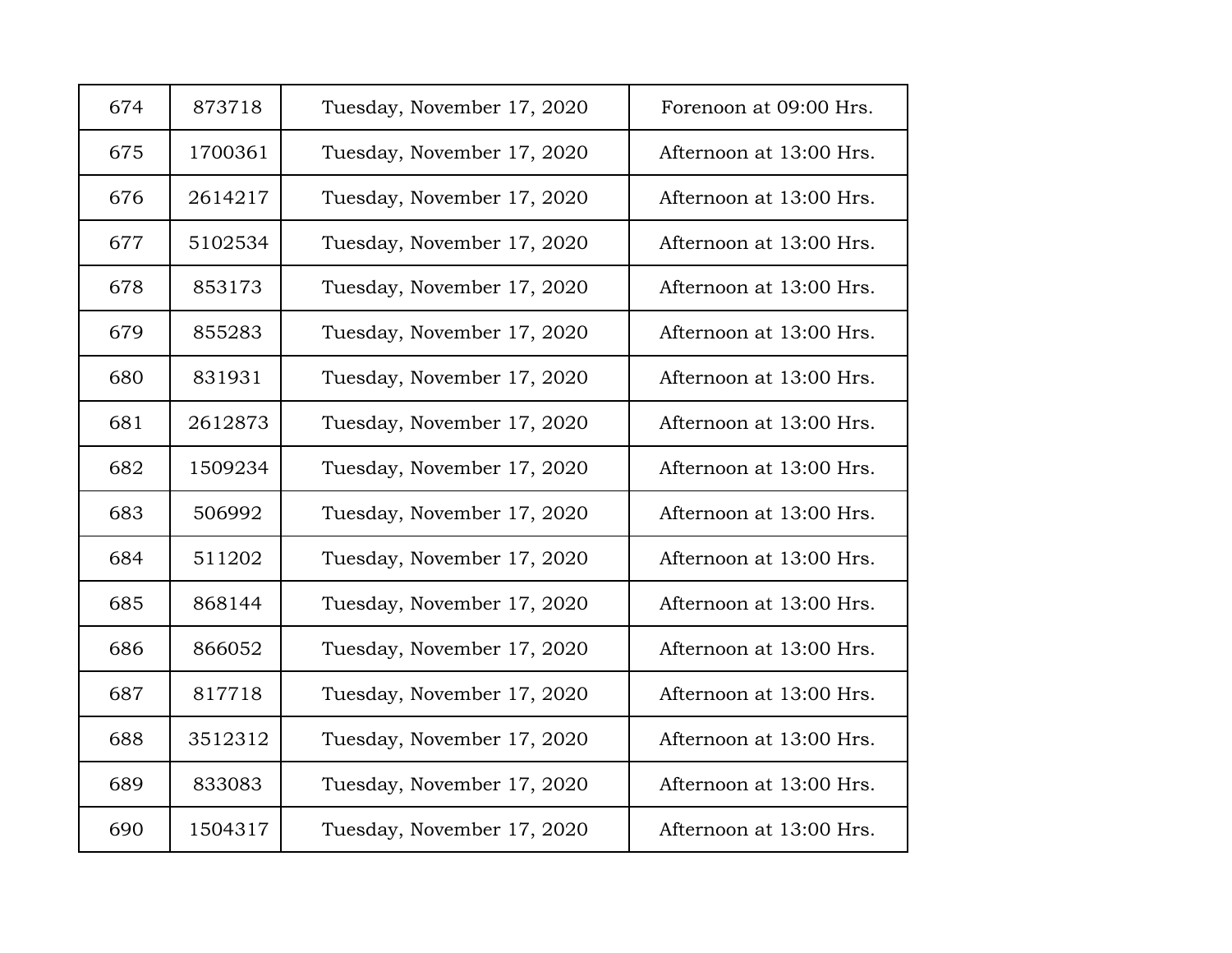| 691 | 860136  | Tuesday, November 17, 2020   | Afternoon at 13:00 Hrs. |
|-----|---------|------------------------------|-------------------------|
| 692 | 808573  | Tuesday, November 17, 2020   | Afternoon at 13:00 Hrs. |
| 693 | 826070  | Tuesday, November 17, 2020   | Afternoon at 13:00 Hrs. |
| 694 | 3403264 | Tuesday, November 17, 2020   | Afternoon at 13:00 Hrs. |
| 695 | 1101761 | Tuesday, November 17, 2020   | Afternoon at 13:00 Hrs. |
| 696 | 1509882 | Tuesday, November 17, 2020   | Afternoon at 13:00 Hrs. |
| 697 | 1514003 | Tuesday, November 17, 2020   | Afternoon at 13:00 Hrs. |
| 698 | 1513456 | Tuesday, November 17, 2020   | Afternoon at 13:00 Hrs. |
| 699 | 863198  | Tuesday, November 17, 2020   | Afternoon at 13:00 Hrs. |
| 700 | 865990  | Tuesday, November 17, 2020   | Afternoon at 13:00 Hrs. |
| 701 | 1204074 | Tuesday, November 17, 2020   | Afternoon at 13:00 Hrs. |
| 702 | 1121347 | Tuesday, November 17, 2020   | Afternoon at 13:00 Hrs. |
| 703 | 817414  | Tuesday, November 17, 2020   | Afternoon at 13:00 Hrs. |
| 704 | 2611648 | Tuesday, November 17, 2020   | Afternoon at 13:00 Hrs. |
| 705 | 863348  | Wednesday, November 18, 2020 | Forenoon at 09:00 Hrs.  |
| 706 | 4104489 | Wednesday, November 18, 2020 | Forenoon at 09:00 Hrs.  |
| 707 | 821803  | Wednesday, November 18, 2020 | Forenoon at 09:00 Hrs.  |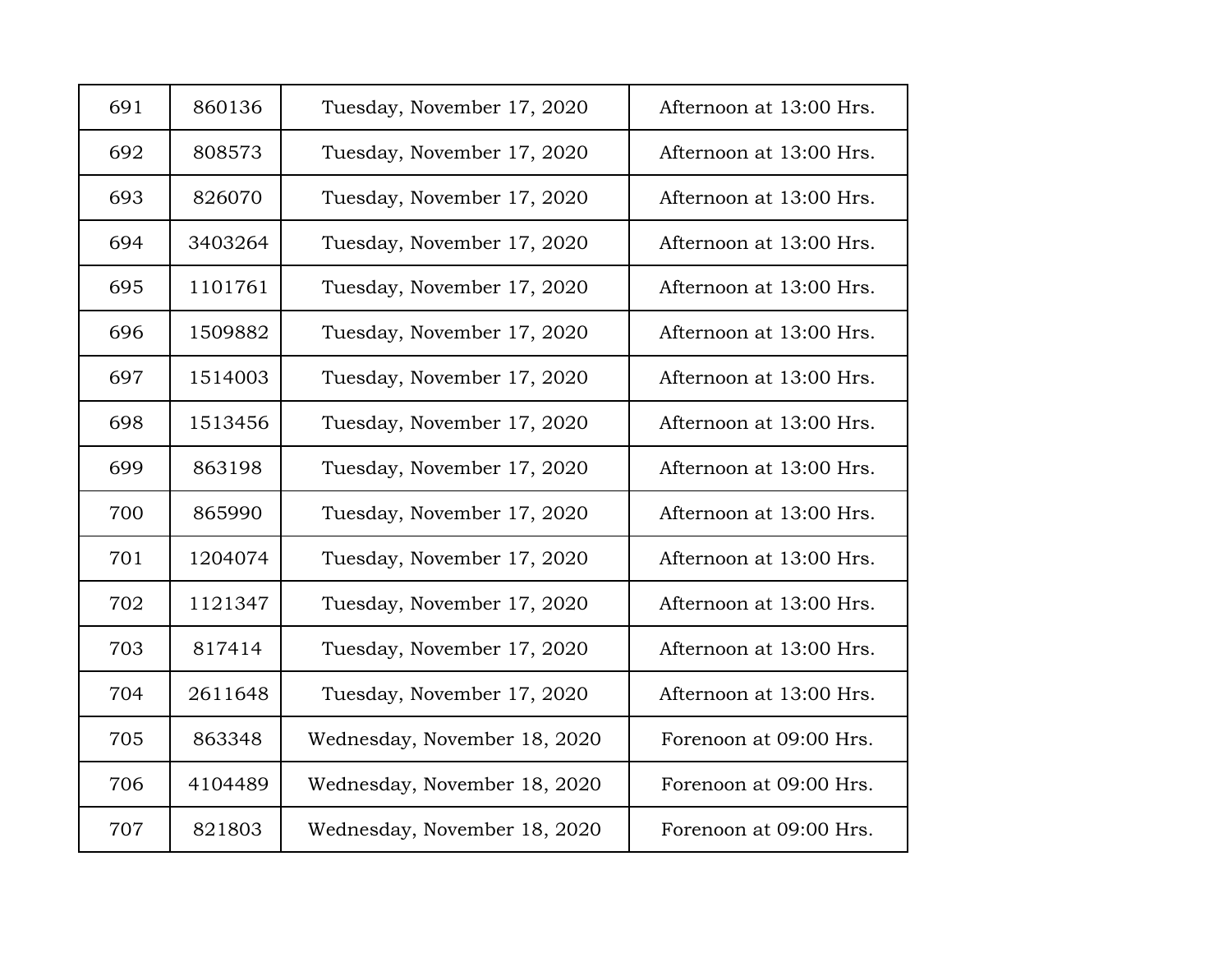| 708 | 2619941 | Wednesday, November 18, 2020 | Forenoon at 09:00 Hrs. |
|-----|---------|------------------------------|------------------------|
| 709 | 863424  | Wednesday, November 18, 2020 | Forenoon at 09:00 Hrs. |
| 710 | 816745  | Wednesday, November 18, 2020 | Forenoon at 09:00 Hrs. |
| 711 | 853905  | Wednesday, November 18, 2020 | Forenoon at 09:00 Hrs. |
| 712 | 4900826 | Wednesday, November 18, 2020 | Forenoon at 09:00 Hrs. |
| 713 | 505003  | Wednesday, November 18, 2020 | Forenoon at 09:00 Hrs. |
| 714 | 800073  | Wednesday, November 18, 2020 | Forenoon at 09:00 Hrs. |
| 715 | 807689  | Wednesday, November 18, 2020 | Forenoon at 09:00 Hrs. |
| 716 | 801434  | Wednesday, November 18, 2020 | Forenoon at 09:00 Hrs. |
| 717 | 1509443 | Wednesday, November 18, 2020 | Forenoon at 09:00 Hrs. |
| 718 | 843456  | Wednesday, November 18, 2020 | Forenoon at 09:00 Hrs. |
| 719 | 2401535 | Wednesday, November 18, 2020 | Forenoon at 09:00 Hrs. |
| 720 | 807961  | Wednesday, November 18, 2020 | Forenoon at 09:00 Hrs. |
| 721 | 1119693 | Wednesday, November 18, 2020 | Forenoon at 09:00 Hrs. |
| 722 | 3501347 | Wednesday, November 18, 2020 | Forenoon at 09:00 Hrs. |
| 723 | 3504726 | Wednesday, November 18, 2020 | Forenoon at 09:00 Hrs. |
| 724 | 503982  | Wednesday, November 18, 2020 | Forenoon at 09:00 Hrs. |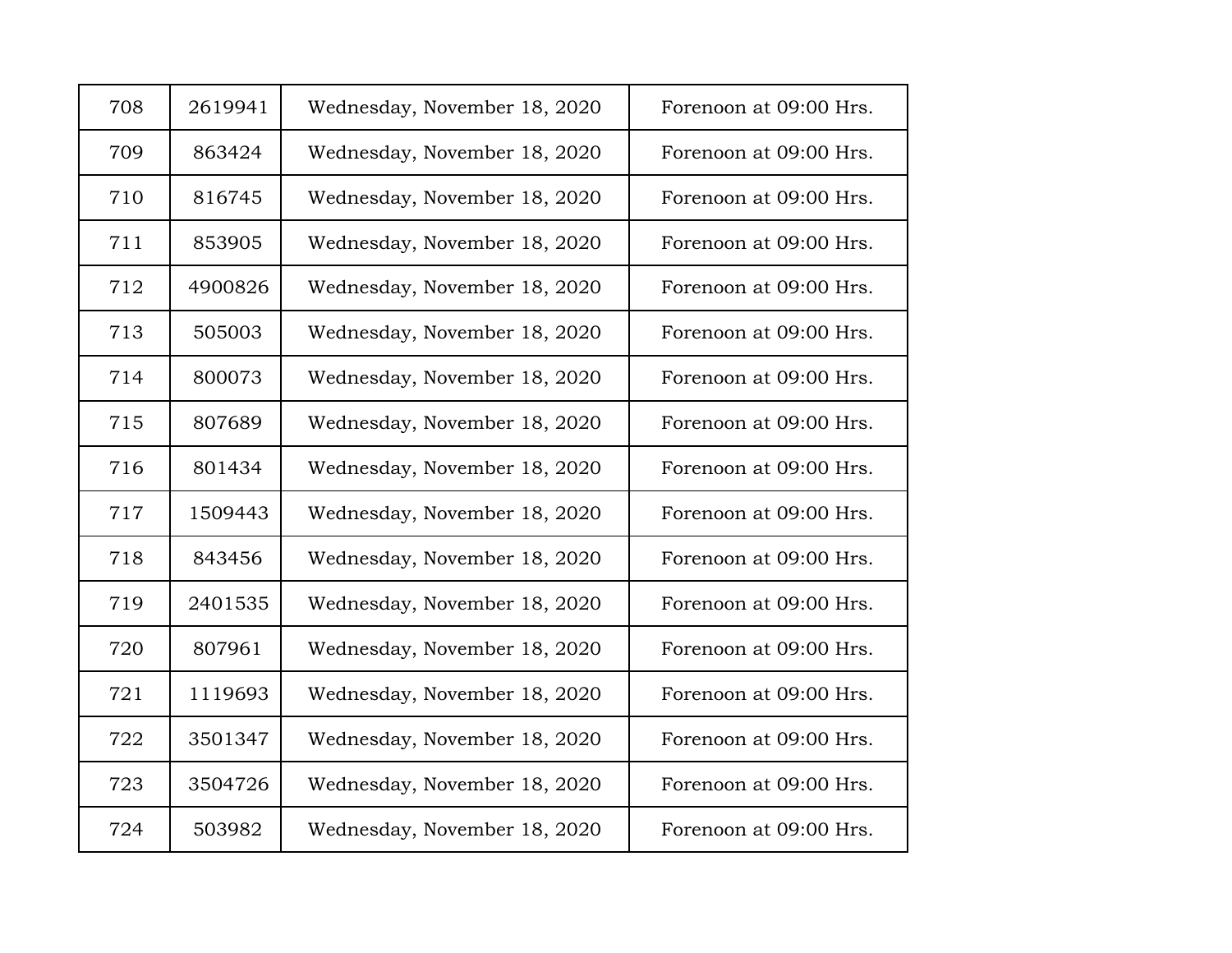| 725 | 831047  | Wednesday, November 18, 2020 | Forenoon at 09:00 Hrs.  |
|-----|---------|------------------------------|-------------------------|
| 726 | 873327  | Wednesday, November 18, 2020 | Forenoon at 09:00 Hrs.  |
| 727 | 856762  | Wednesday, November 18, 2020 | Forenoon at 09:00 Hrs.  |
| 728 | 849668  | Wednesday, November 18, 2020 | Forenoon at 09:00 Hrs.  |
| 729 | 510687  | Wednesday, November 18, 2020 | Forenoon at 09:00 Hrs.  |
| 730 | 807216  | Wednesday, November 18, 2020 | Forenoon at 09:00 Hrs.  |
| 731 | 3600128 | Wednesday, November 18, 2020 | Forenoon at 09:00 Hrs.  |
| 732 | 845220  | Wednesday, November 18, 2020 | Forenoon at 09:00 Hrs.  |
| 733 | 1301557 | Wednesday, November 18, 2020 | Forenoon at 09:00 Hrs.  |
| 734 | 504906  | Wednesday, November 18, 2020 | Forenoon at 09:00 Hrs.  |
| 735 | 1108281 | Wednesday, November 18, 2020 | Afternoon at 13:00 Hrs. |
| 736 | 407493  | Wednesday, November 18, 2020 | Afternoon at 13:00 Hrs. |
| 737 | 1200877 | Wednesday, November 18, 2020 | Afternoon at 13:00 Hrs. |
| 738 | 1113971 | Wednesday, November 18, 2020 | Afternoon at 13:00 Hrs. |
| 739 | 2611835 | Wednesday, November 18, 2020 | Afternoon at 13:00 Hrs. |
| 740 | 804916  | Wednesday, November 18, 2020 | Afternoon at 13:00 Hrs. |
| 741 | 826087  | Wednesday, November 18, 2020 | Afternoon at 13:00 Hrs. |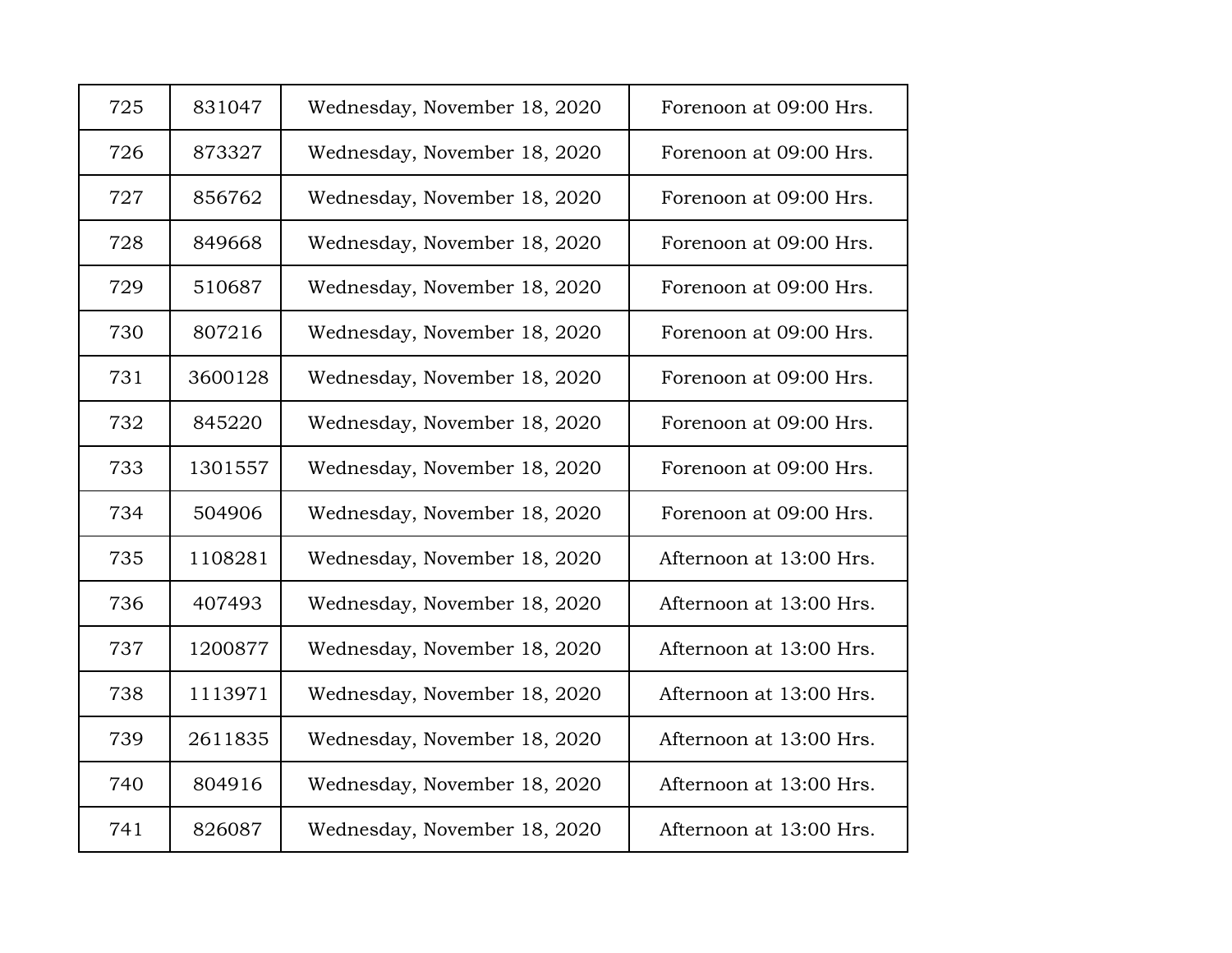| 742 | 1508757 | Wednesday, November 18, 2020 | Afternoon at 13:00 Hrs. |
|-----|---------|------------------------------|-------------------------|
| 743 | 838203  | Wednesday, November 18, 2020 | Afternoon at 13:00 Hrs. |
| 744 | 1902476 | Wednesday, November 18, 2020 | Afternoon at 13:00 Hrs. |
| 745 | 4105284 | Wednesday, November 18, 2020 | Afternoon at 13:00 Hrs. |
| 746 | 4901882 | Wednesday, November 18, 2020 | Afternoon at 13:00 Hrs. |
| 747 | 843212  | Wednesday, November 18, 2020 | Afternoon at 13:00 Hrs. |
| 748 | 835749  | Wednesday, November 18, 2020 | Afternoon at 13:00 Hrs. |
| 749 | 826002  | Wednesday, November 18, 2020 | Afternoon at 13:00 Hrs. |
| 750 | 859565  | Wednesday, November 18, 2020 | Afternoon at 13:00 Hrs. |
| 751 | 1512418 | Wednesday, November 18, 2020 | Afternoon at 13:00 Hrs. |
| 752 | 3502181 | Wednesday, November 18, 2020 | Afternoon at 13:00 Hrs. |
| 753 | 819536  | Wednesday, November 18, 2020 | Afternoon at 13:00 Hrs. |
| 754 | 210946  | Wednesday, November 18, 2020 | Afternoon at 13:00 Hrs. |
| 755 | 2609225 | Wednesday, November 18, 2020 | Afternoon at 13:00 Hrs. |
| 756 | 871692  | Wednesday, November 18, 2020 | Afternoon at 13:00 Hrs. |
| 757 | 501120  | Wednesday, November 18, 2020 | Afternoon at 13:00 Hrs. |
| 758 | 510709  | Wednesday, November 18, 2020 | Afternoon at 13:00 Hrs. |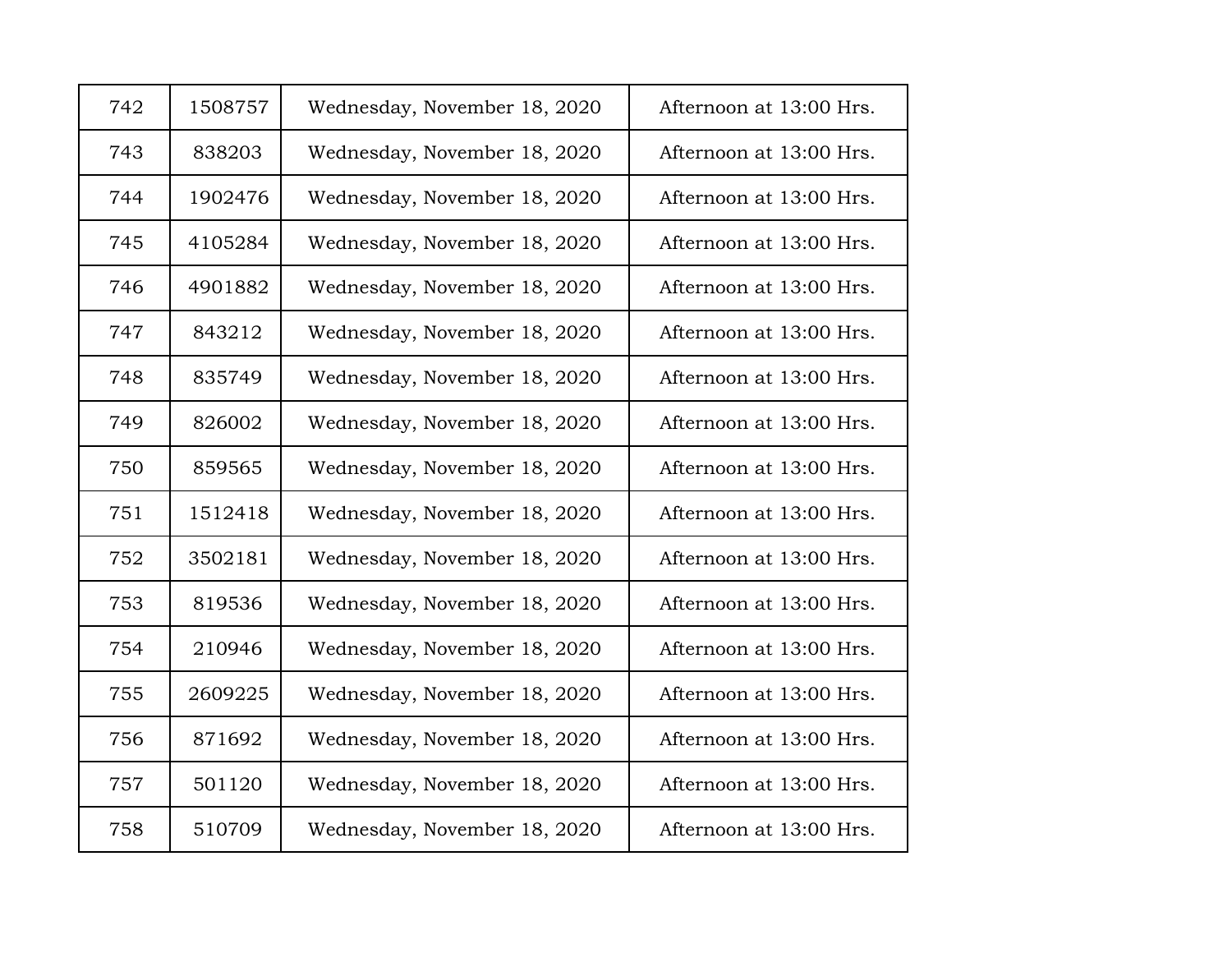| 759 | 813822  | Wednesday, November 18, 2020 | Afternoon at 13:00 Hrs. |
|-----|---------|------------------------------|-------------------------|
| 760 | 818789  | Wednesday, November 18, 2020 | Afternoon at 13:00 Hrs. |
| 761 | 860792  | Wednesday, November 18, 2020 | Afternoon at 13:00 Hrs. |
| 762 | 804902  | Wednesday, November 18, 2020 | Afternoon at 13:00 Hrs. |
| 763 | 505916  | Wednesday, November 18, 2020 | Afternoon at 13:00 Hrs. |
| 764 | 862124  | Wednesday, November 18, 2020 | Afternoon at 13:00 Hrs. |
| 765 | 3508743 | Thursday, November 19, 2020  | Forenoon at 09:00 Hrs.  |
| 766 | 1505017 | Thursday, November 19, 2020  | Forenoon at 09:00 Hrs.  |
| 767 | 3403409 | Thursday, November 19, 2020  | Forenoon at 09:00 Hrs.  |
| 768 | 1900331 | Thursday, November 19, 2020  | Forenoon at 09:00 Hrs.  |
| 769 | 1110426 | Thursday, November 19, 2020  | Forenoon at 09:00 Hrs.  |
| 770 | 5100514 | Thursday, November 19, 2020  | Forenoon at 09:00 Hrs.  |
| 771 | 3510403 | Thursday, November 19, 2020  | Forenoon at 09:00 Hrs.  |
| 772 | 869087  | Thursday, November 19, 2020  | Forenoon at 09:00 Hrs.  |
| 773 | 842927  | Thursday, November 19, 2020  | Forenoon at 09:00 Hrs.  |
| 774 | 5201094 | Thursday, November 19, 2020  | Forenoon at 09:00 Hrs.  |
| 775 | 803794  | Thursday, November 19, 2020  | Forenoon at 09:00 Hrs.  |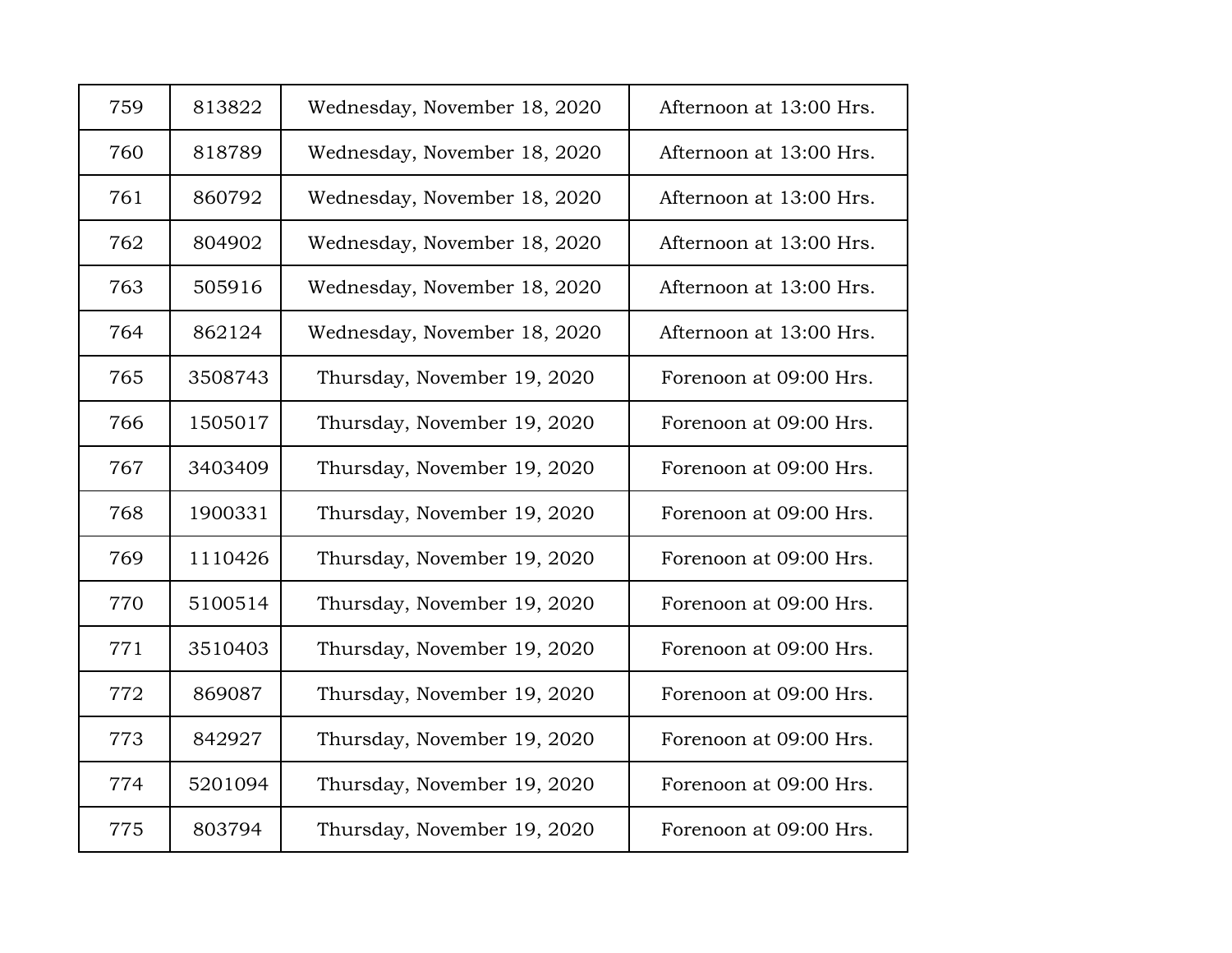| 776 | 1401080 | Thursday, November 19, 2020 | Forenoon at 09:00 Hrs. |
|-----|---------|-----------------------------|------------------------|
| 777 | 4401082 | Thursday, November 19, 2020 | Forenoon at 09:00 Hrs. |
| 778 | 503096  | Thursday, November 19, 2020 | Forenoon at 09:00 Hrs. |
| 779 | 5102043 | Thursday, November 19, 2020 | Forenoon at 09:00 Hrs. |
| 780 | 407180  | Thursday, November 19, 2020 | Forenoon at 09:00 Hrs. |
| 781 | 301397  | Thursday, November 19, 2020 | Forenoon at 09:00 Hrs. |
| 782 | 206058  | Thursday, November 19, 2020 | Forenoon at 09:00 Hrs. |
| 783 | 844941  | Thursday, November 19, 2020 | Forenoon at 09:00 Hrs. |
| 784 | 1200818 | Thursday, November 19, 2020 | Forenoon at 09:00 Hrs. |
| 785 | 831500  | Thursday, November 19, 2020 | Forenoon at 09:00 Hrs. |
| 786 | 1109169 | Thursday, November 19, 2020 | Forenoon at 09:00 Hrs. |
| 787 | 508093  | Thursday, November 19, 2020 | Forenoon at 09:00 Hrs. |
| 788 | 501768  | Thursday, November 19, 2020 | Forenoon at 09:00 Hrs. |
| 789 | 866361  | Thursday, November 19, 2020 | Forenoon at 09:00 Hrs. |
| 790 | 501607  | Thursday, November 19, 2020 | Forenoon at 09:00 Hrs. |
| 791 | 507157  | Thursday, November 19, 2020 | Forenoon at 09:00 Hrs. |
| 792 | 850011  | Thursday, November 19, 2020 | Forenoon at 09:00 Hrs. |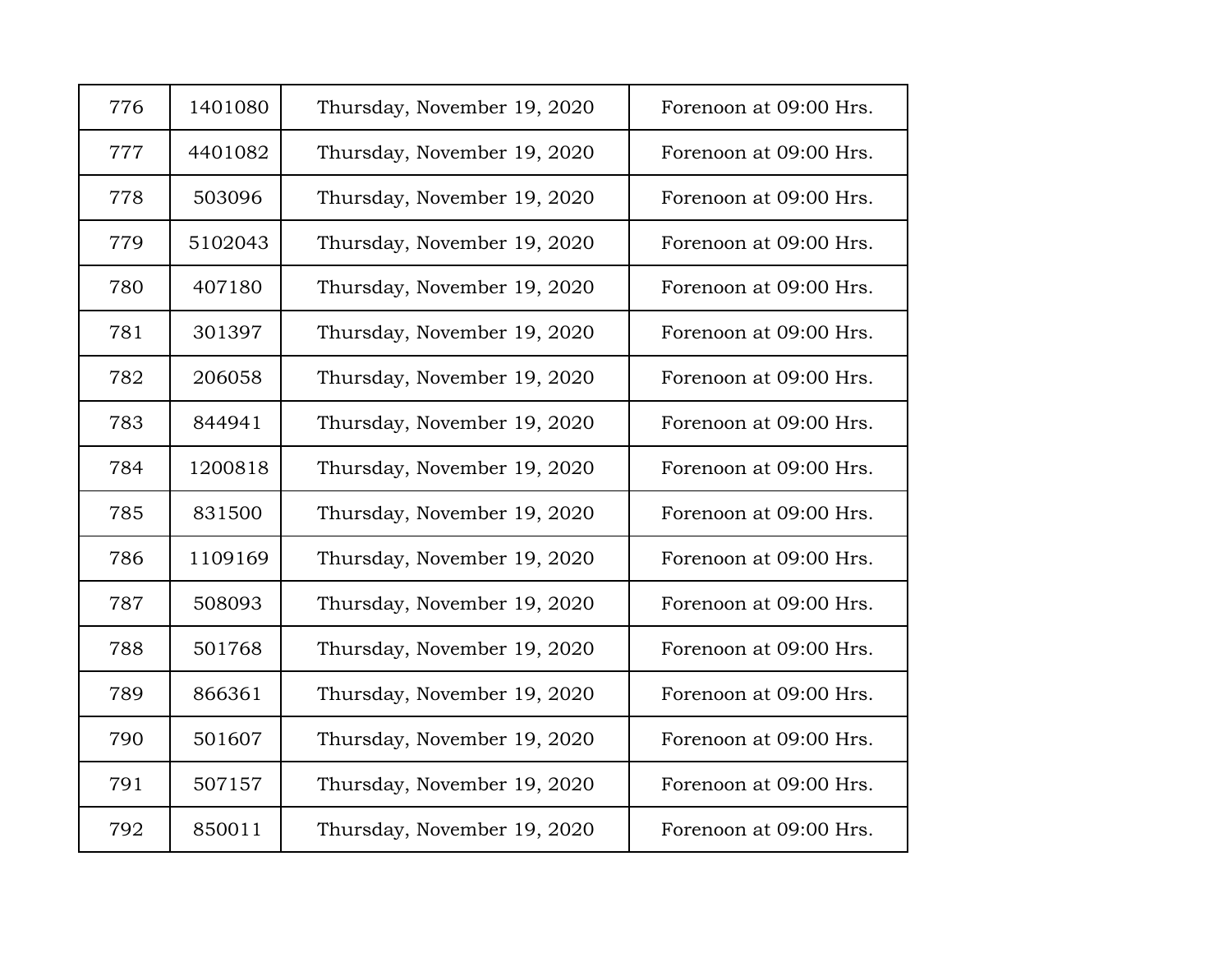| 793 | 508117  | Thursday, November 19, 2020 | Forenoon at 09:00 Hrs.  |
|-----|---------|-----------------------------|-------------------------|
| 794 | 819722  | Thursday, November 19, 2020 | Forenoon at 09:00 Hrs.  |
| 795 | 102198  | Thursday, November 19, 2020 | Afternoon at 13:00 Hrs. |
| 796 | 1510002 | Thursday, November 19, 2020 | Afternoon at 13:00 Hrs. |
| 797 | 4102790 | Thursday, November 19, 2020 | Afternoon at 13:00 Hrs. |
| 798 | 2604908 | Thursday, November 19, 2020 | Afternoon at 13:00 Hrs. |
| 799 | 1511421 | Thursday, November 19, 2020 | Afternoon at 13:00 Hrs. |
| 800 | 1201277 | Thursday, November 19, 2020 | Afternoon at 13:00 Hrs. |
| 801 | 501778  | Thursday, November 19, 2020 | Afternoon at 13:00 Hrs. |
| 802 | 871031  | Thursday, November 19, 2020 | Afternoon at 13:00 Hrs. |
| 803 | 500211  | Thursday, November 19, 2020 | Afternoon at 13:00 Hrs. |
| 804 | 3400386 | Thursday, November 19, 2020 | Afternoon at 13:00 Hrs. |
| 805 | 823912  | Thursday, November 19, 2020 | Afternoon at 13:00 Hrs. |
| 806 | 2624100 | Thursday, November 19, 2020 | Afternoon at 13:00 Hrs. |
| 807 | 866717  | Thursday, November 19, 2020 | Afternoon at 13:00 Hrs. |
| 808 | 801431  | Thursday, November 19, 2020 | Afternoon at 13:00 Hrs. |
| 809 | 872967  | Thursday, November 19, 2020 | Afternoon at 13:00 Hrs. |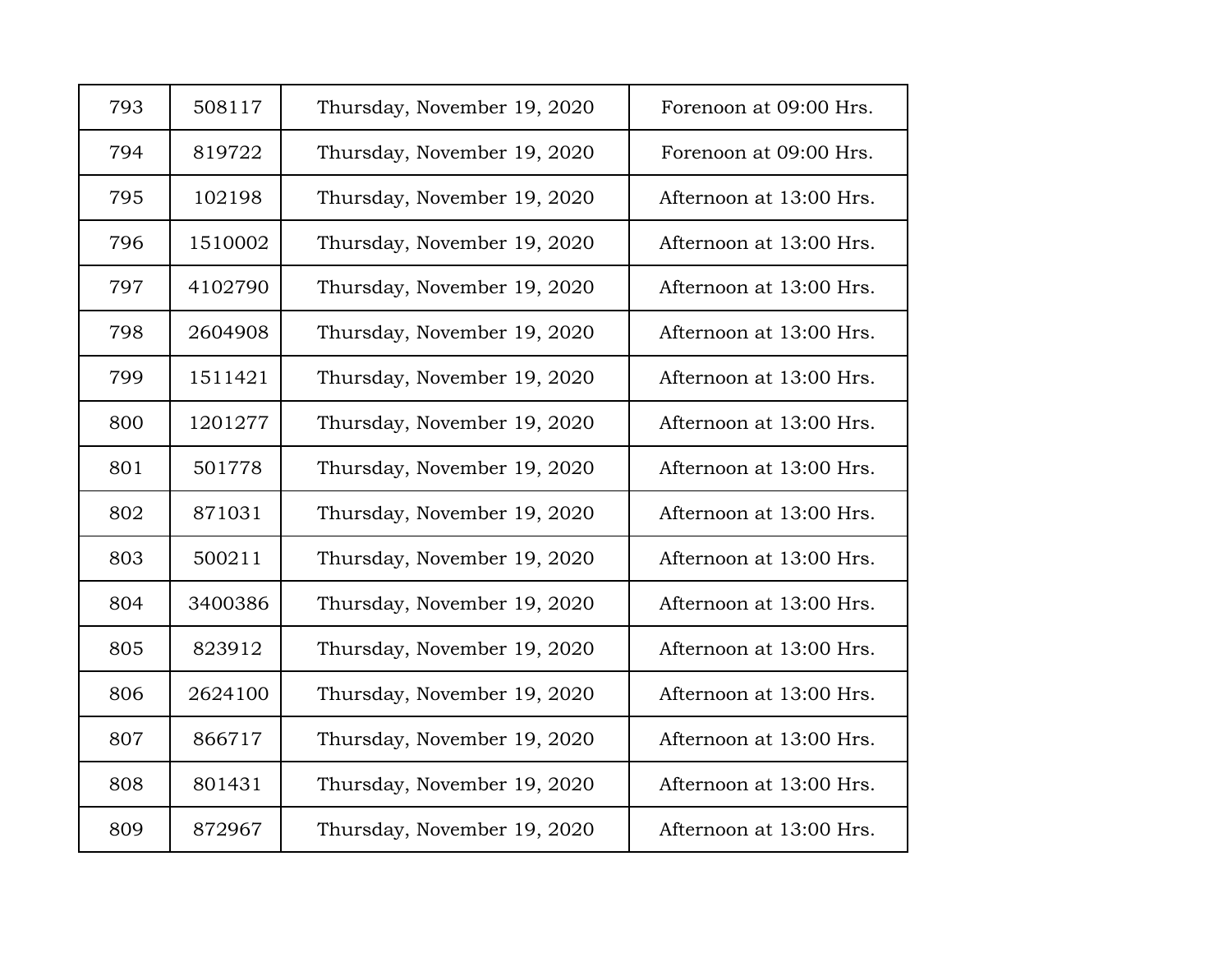| 810 | 407436  | Thursday, November 19, 2020 | Afternoon at 13:00 Hrs. |
|-----|---------|-----------------------------|-------------------------|
| 811 | 406605  | Thursday, November 19, 2020 | Afternoon at 13:00 Hrs. |
| 812 | 511618  | Thursday, November 19, 2020 | Afternoon at 13:00 Hrs. |
| 813 | 809339  | Thursday, November 19, 2020 | Afternoon at 13:00 Hrs. |
| 814 | 503585  | Thursday, November 19, 2020 | Afternoon at 13:00 Hrs. |
| 815 | 202566  | Thursday, November 19, 2020 | Afternoon at 13:00 Hrs. |
| 816 | 506408  | Thursday, November 19, 2020 | Afternoon at 13:00 Hrs. |
| 817 | 804254  | Thursday, November 19, 2020 | Afternoon at 13:00 Hrs. |
| 818 | 826013  | Thursday, November 19, 2020 | Afternoon at 13:00 Hrs. |
| 819 | 505681  | Thursday, November 19, 2020 | Afternoon at 13:00 Hrs. |
| 820 | 802491  | Thursday, November 19, 2020 | Afternoon at 13:00 Hrs. |
| 821 | 808999  | Thursday, November 19, 2020 | Afternoon at 13:00 Hrs. |
| 822 | 603491  | Thursday, November 19, 2020 | Afternoon at 13:00 Hrs. |
| 823 | 814974  | Thursday, November 19, 2020 | Afternoon at 13:00 Hrs. |
| 824 | 832915  | Thursday, November 19, 2020 | Afternoon at 13:00 Hrs. |
| 825 | 404430  | Friday, November 20, 2020   | Forenoon at 09:00 Hrs.  |
| 826 | 1000710 | Friday, November 20, 2020   | Forenoon at 09:00 Hrs.  |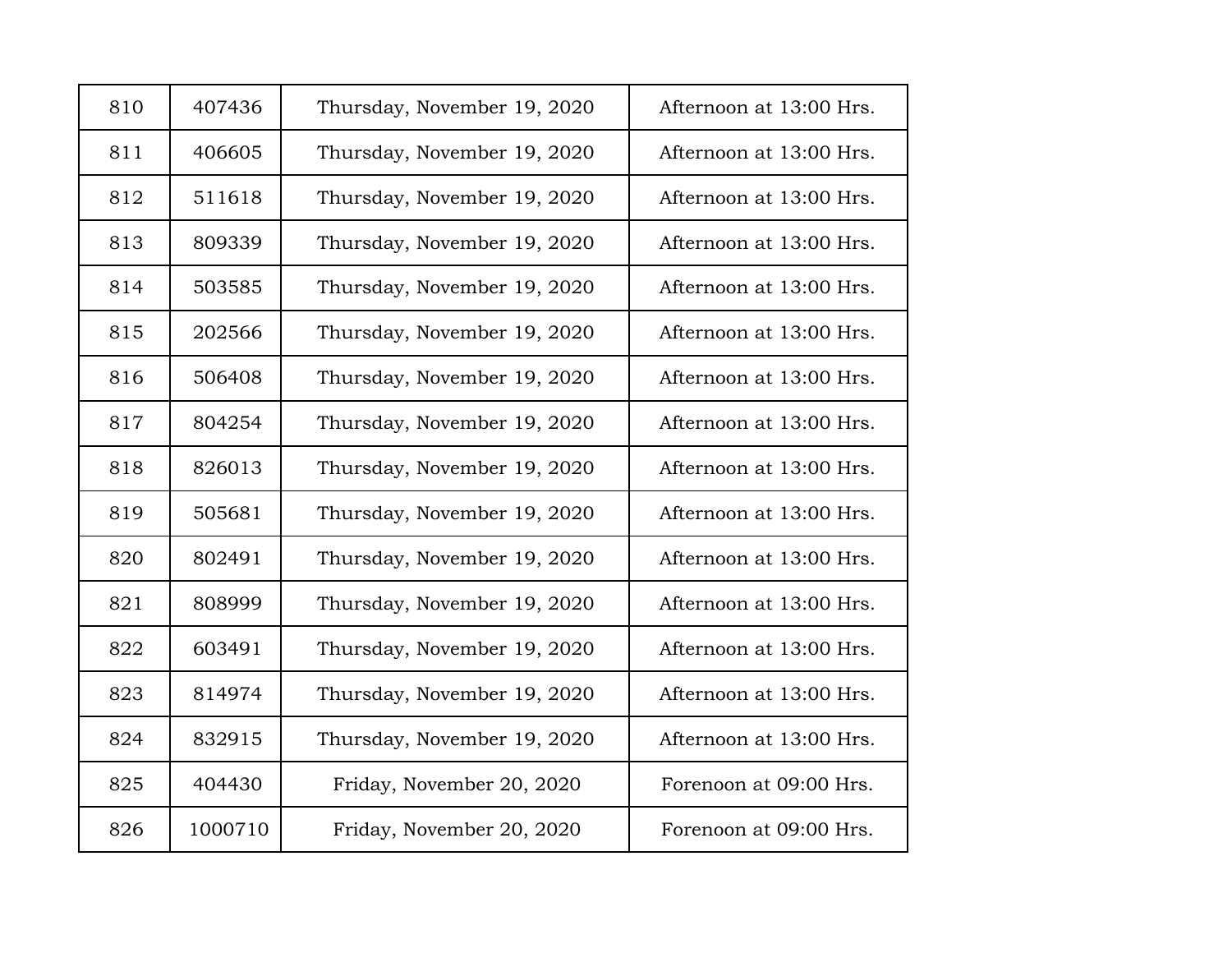| 827 | 1004821 | Friday, November 20, 2020 | Forenoon at 09:00 Hrs. |
|-----|---------|---------------------------|------------------------|
| 828 | 863498  | Friday, November 20, 2020 | Forenoon at 09:00 Hrs. |
| 829 | 826579  | Friday, November 20, 2020 | Forenoon at 09:00 Hrs. |
| 830 | 803412  | Friday, November 20, 2020 | Forenoon at 09:00 Hrs. |
| 831 | 856455  | Friday, November 20, 2020 | Forenoon at 09:00 Hrs. |
| 832 | 869737  | Friday, November 20, 2020 | Forenoon at 09:00 Hrs. |
| 833 | 1003554 | Friday, November 20, 2020 | Forenoon at 09:00 Hrs. |
| 834 | 847544  | Friday, November 20, 2020 | Forenoon at 09:00 Hrs. |
| 835 | 827141  | Friday, November 20, 2020 | Forenoon at 09:00 Hrs. |
| 836 | 303550  | Friday, November 20, 2020 | Forenoon at 09:00 Hrs. |
| 837 | 813325  | Friday, November 20, 2020 | Forenoon at 09:00 Hrs. |
| 838 | 858049  | Friday, November 20, 2020 | Forenoon at 09:00 Hrs. |
| 839 | 826252  | Friday, November 20, 2020 | Forenoon at 09:00 Hrs. |
| 840 | 4200378 | Friday, November 20, 2020 | Forenoon at 09:00 Hrs. |
| 841 | 4901361 | Friday, November 20, 2020 | Forenoon at 09:00 Hrs. |
| 842 | 856423  | Friday, November 20, 2020 | Forenoon at 09:00 Hrs. |
| 843 | 853597  | Friday, November 20, 2020 | Forenoon at 09:00 Hrs. |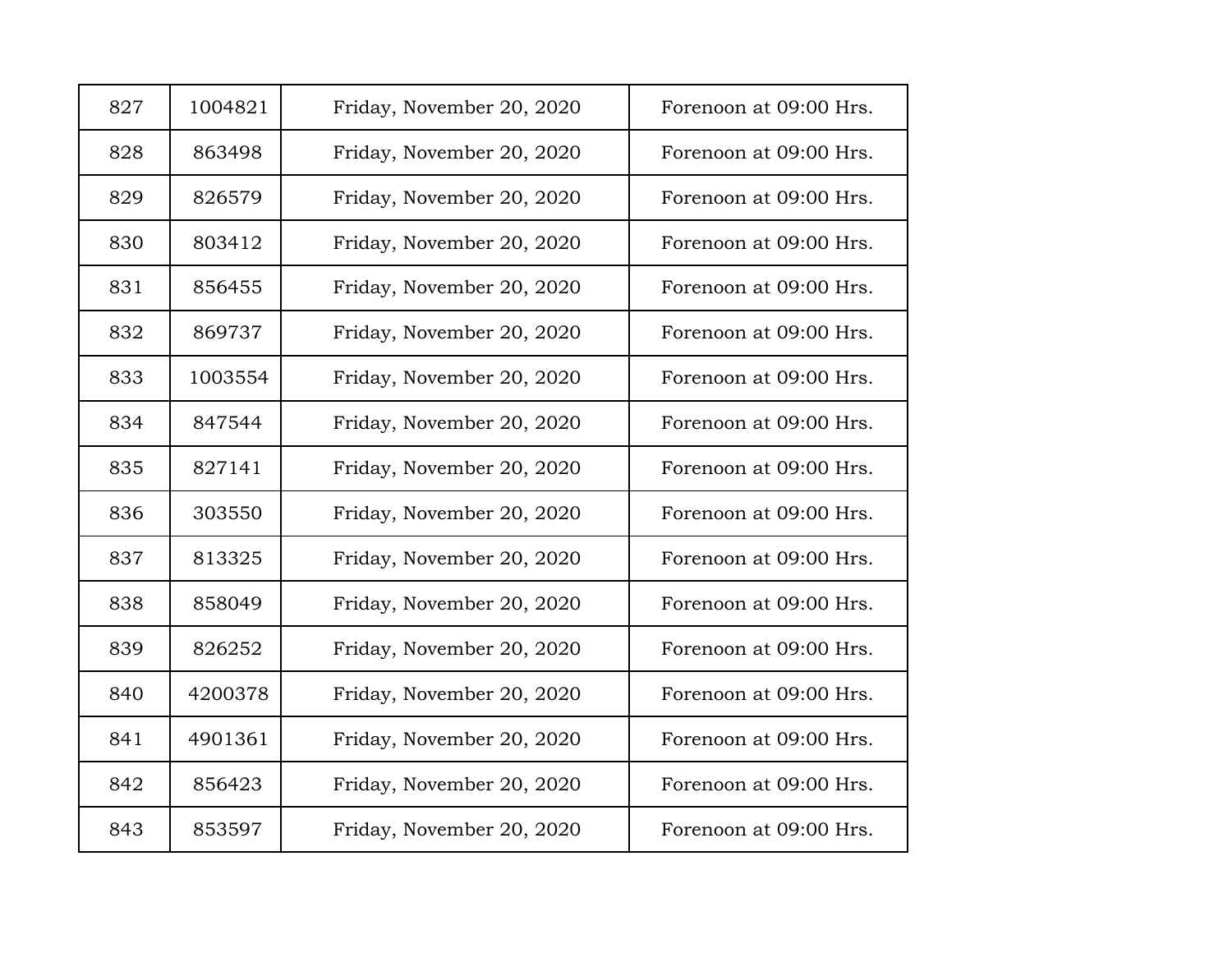| 844 | 847687  | Friday, November 20, 2020 | Forenoon at 09:00 Hrs.  |
|-----|---------|---------------------------|-------------------------|
| 845 | 201168  | Friday, November 20, 2020 | Forenoon at 09:00 Hrs.  |
| 846 | 849236  | Friday, November 20, 2020 | Forenoon at 09:00 Hrs.  |
| 847 | 505406  | Friday, November 20, 2020 | Forenoon at 09:00 Hrs.  |
| 848 | 843251  | Friday, November 20, 2020 | Forenoon at 09:00 Hrs.  |
| 849 | 839819  | Friday, November 20, 2020 | Forenoon at 09:00 Hrs.  |
| 850 | 818440  | Friday, November 20, 2020 | Forenoon at 09:00 Hrs.  |
| 851 | 800241  | Friday, November 20, 2020 | Forenoon at 09:00 Hrs.  |
| 852 | 101825  | Friday, November 20, 2020 | Forenoon at 09:00 Hrs.  |
| 853 | 2600248 | Friday, November 20, 2020 | Forenoon at 09:00 Hrs.  |
| 854 | 504098  | Friday, November 20, 2020 | Forenoon at 09:00 Hrs.  |
| 855 | 866553  | Friday, November 20, 2020 | Afternoon at 13:00 Hrs. |
| 856 | 808062  | Friday, November 20, 2020 | Afternoon at 13:00 Hrs. |
| 857 | 510104  | Friday, November 20, 2020 | Afternoon at 13:00 Hrs. |
| 858 | 503193  | Friday, November 20, 2020 | Afternoon at 13:00 Hrs. |
| 859 | 812216  | Friday, November 20, 2020 | Afternoon at 13:00 Hrs. |
| 860 | 3510206 | Friday, November 20, 2020 | Afternoon at 13:00 Hrs. |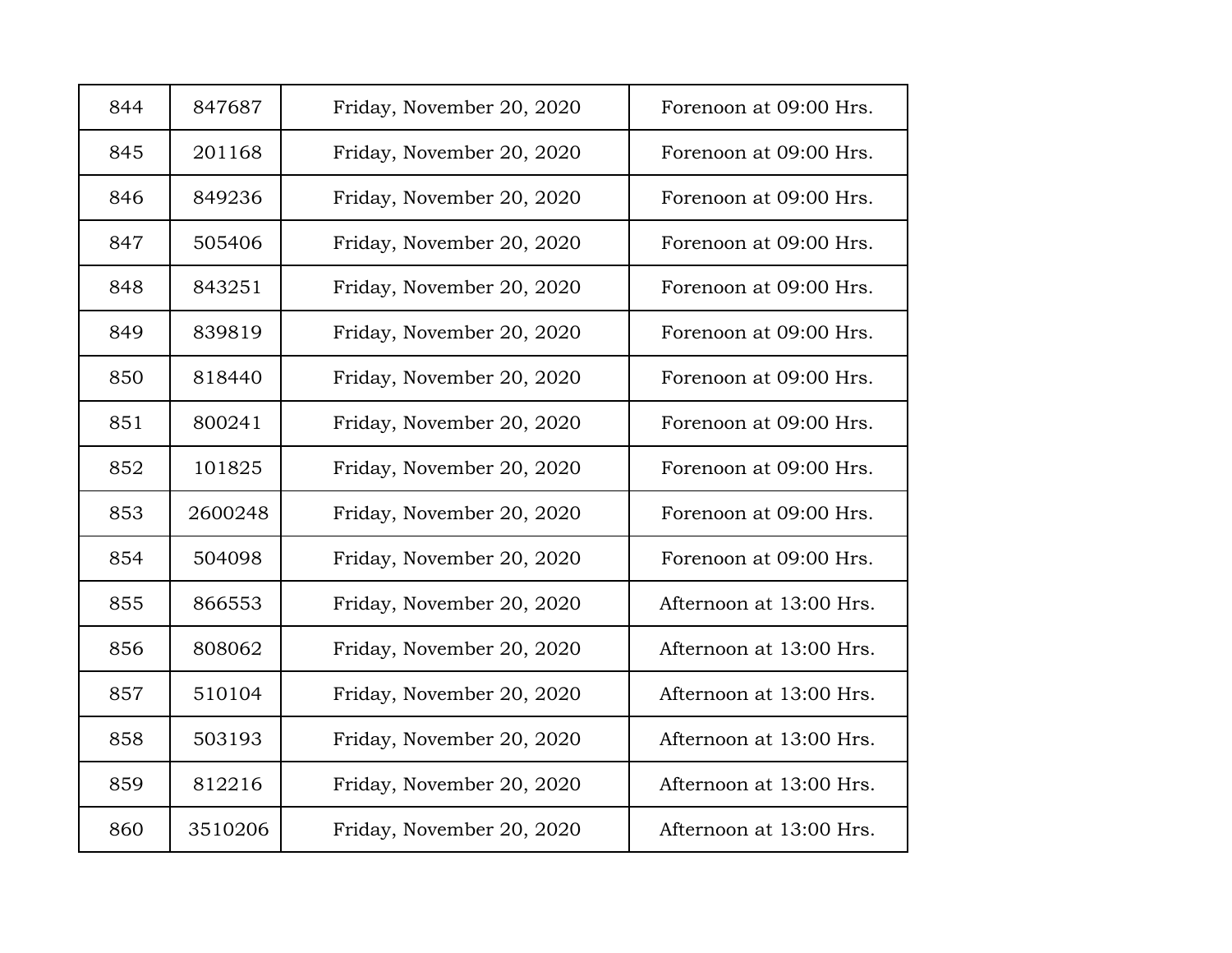| 861 | 1006154 | Friday, November 20, 2020 | Afternoon at 13:00 Hrs. |
|-----|---------|---------------------------|-------------------------|
| 862 | 505072  | Friday, November 20, 2020 | Afternoon at 13:00 Hrs. |
| 863 | 101852  | Friday, November 20, 2020 | Afternoon at 13:00 Hrs. |
| 864 | 804093  | Friday, November 20, 2020 | Afternoon at 13:00 Hrs. |
| 865 | 204260  | Friday, November 20, 2020 | Afternoon at 13:00 Hrs. |
| 866 | 3508967 | Friday, November 20, 2020 | Afternoon at 13:00 Hrs. |
| 867 | 849951  | Friday, November 20, 2020 | Afternoon at 13:00 Hrs. |
| 868 | 901088  | Friday, November 20, 2020 | Afternoon at 13:00 Hrs. |
| 869 | 1118420 | Friday, November 20, 2020 | Afternoon at 13:00 Hrs. |
| 870 | 202562  | Friday, November 20, 2020 | Afternoon at 13:00 Hrs. |
| 871 | 1003310 | Friday, November 20, 2020 | Afternoon at 13:00 Hrs. |
| 872 | 861723  | Friday, November 20, 2020 | Afternoon at 13:00 Hrs. |
| 873 | 1500524 | Friday, November 20, 2020 | Afternoon at 13:00 Hrs. |
| 874 | 861089  | Friday, November 20, 2020 | Afternoon at 13:00 Hrs. |
| 875 | 867881  | Friday, November 20, 2020 | Afternoon at 13:00 Hrs. |
| 876 | 510897  | Friday, November 20, 2020 | Afternoon at 13:00 Hrs. |
| 877 | 2604978 | Friday, November 20, 2020 | Afternoon at 13:00 Hrs. |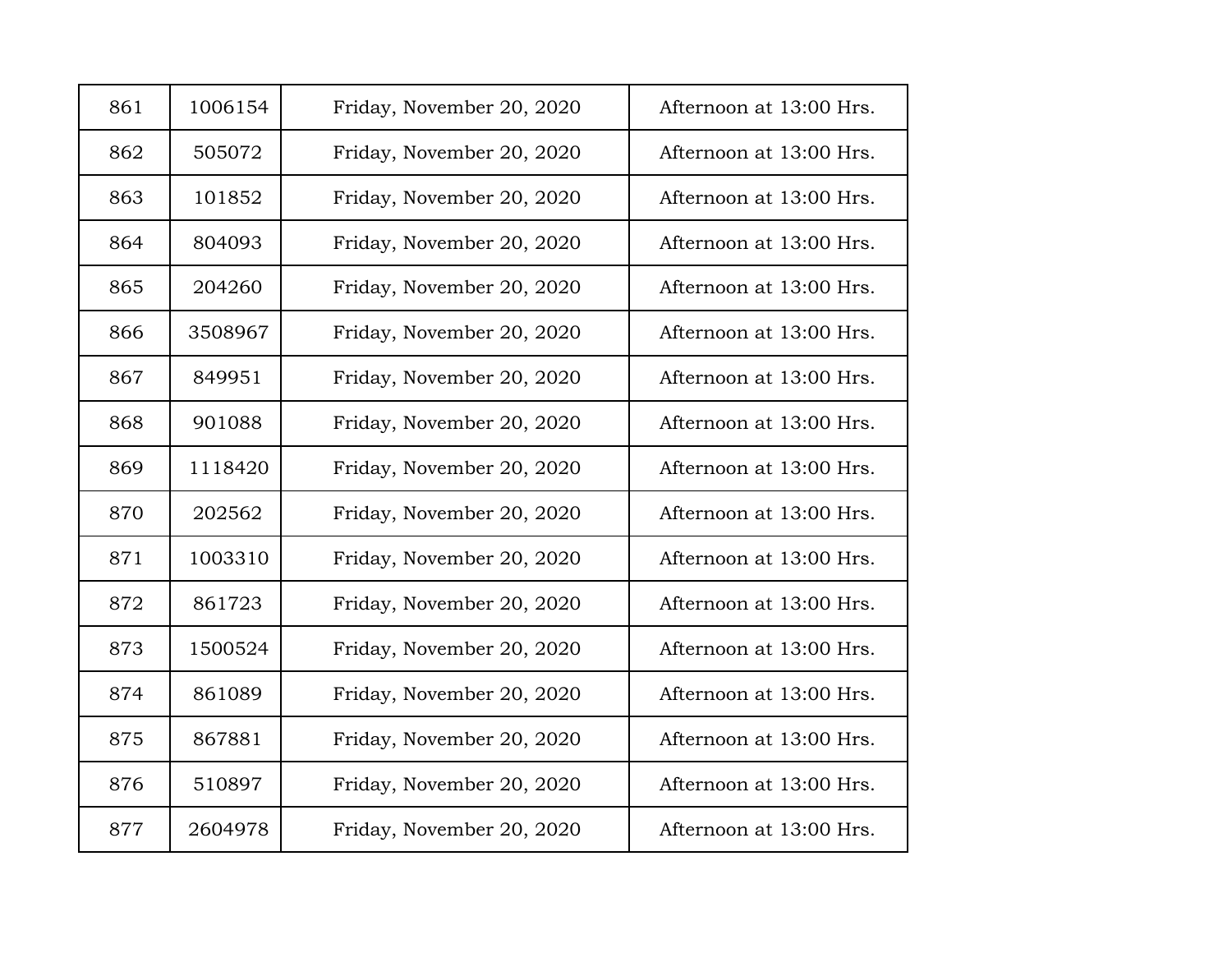| 878 | 805863  | Friday, November 20, 2020 | Afternoon at 13:00 Hrs. |
|-----|---------|---------------------------|-------------------------|
| 879 | 863852  | Friday, November 20, 2020 | Afternoon at 13:00 Hrs. |
| 880 | 2603564 | Friday, November 20, 2020 | Afternoon at 13:00 Hrs. |
| 881 | 2615198 | Friday, November 20, 2020 | Afternoon at 13:00 Hrs. |
| 882 | 1107620 | Friday, November 20, 2020 | Afternoon at 13:00 Hrs. |
| 883 | 503103  | Friday, November 20, 2020 | Afternoon at 13:00 Hrs. |
| 884 | 856285  | Friday, November 20, 2020 | Afternoon at 13:00 Hrs. |
| 885 | 205688  | Monday, November 23, 2020 | Forenoon at 09:00 Hrs.  |
| 886 | 1101953 | Monday, November 23, 2020 | Forenoon at 09:00 Hrs.  |
| 887 | 834586  | Monday, November 23, 2020 | Forenoon at 09:00 Hrs.  |
| 888 | 511280  | Monday, November 23, 2020 | Forenoon at 09:00 Hrs.  |
| 889 | 827310  | Monday, November 23, 2020 | Forenoon at 09:00 Hrs.  |
| 890 | 404524  | Monday, November 23, 2020 | Forenoon at 09:00 Hrs.  |
| 891 | 863789  | Monday, November 23, 2020 | Forenoon at 09:00 Hrs.  |
| 892 | 302408  | Monday, November 23, 2020 | Forenoon at 09:00 Hrs.  |
| 893 | 841203  | Monday, November 23, 2020 | Forenoon at 09:00 Hrs.  |
| 894 | 1113554 | Monday, November 23, 2020 | Forenoon at 09:00 Hrs.  |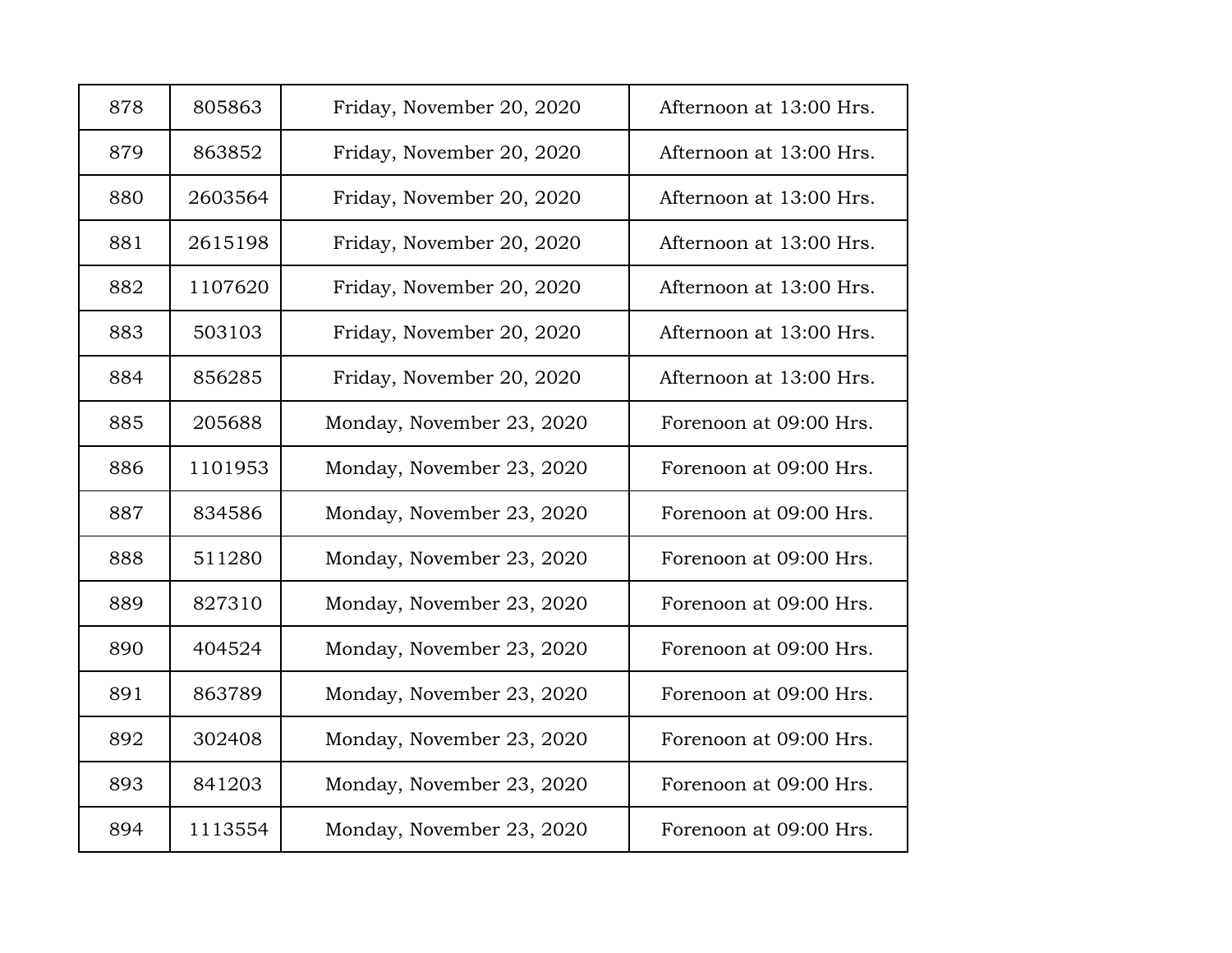| 895 | 500897  | Monday, November 23, 2020 | Forenoon at 09:00 Hrs.  |
|-----|---------|---------------------------|-------------------------|
| 896 | 850534  | Monday, November 23, 2020 | Forenoon at 09:00 Hrs.  |
| 897 | 836345  | Monday, November 23, 2020 | Forenoon at 09:00 Hrs.  |
| 898 | 503142  | Monday, November 23, 2020 | Forenoon at 09:00 Hrs.  |
| 899 | 866406  | Monday, November 23, 2020 | Forenoon at 09:00 Hrs.  |
| 900 | 854036  | Monday, November 23, 2020 | Forenoon at 09:00 Hrs.  |
| 901 | 851086  | Monday, November 23, 2020 | Forenoon at 09:00 Hrs.  |
| 902 | 1112455 | Monday, November 23, 2020 | Forenoon at 09:00 Hrs.  |
| 903 | 837848  | Monday, November 23, 2020 | Forenoon at 09:00 Hrs.  |
| 904 | 1005678 | Monday, November 23, 2020 | Forenoon at 09:00 Hrs.  |
| 905 | 1003733 | Monday, November 23, 2020 | Forenoon at 09:00 Hrs.  |
| 906 | 1505089 | Monday, November 23, 2020 | Forenoon at 09:00 Hrs.  |
| 907 | 827250  | Monday, November 23, 2020 | Forenoon at 09:00 Hrs.  |
| 908 | 809816  | Monday, November 23, 2020 | Forenoon at 09:00 Hrs.  |
| 909 | 1113265 | Monday, November 23, 2020 | Forenoon at 09:00 Hrs.  |
| 910 | 818216  | Monday, November 23, 2020 | Afternoon at 13:00 Hrs. |
| 911 | 504799  | Monday, November 23, 2020 | Afternoon at 13:00 Hrs. |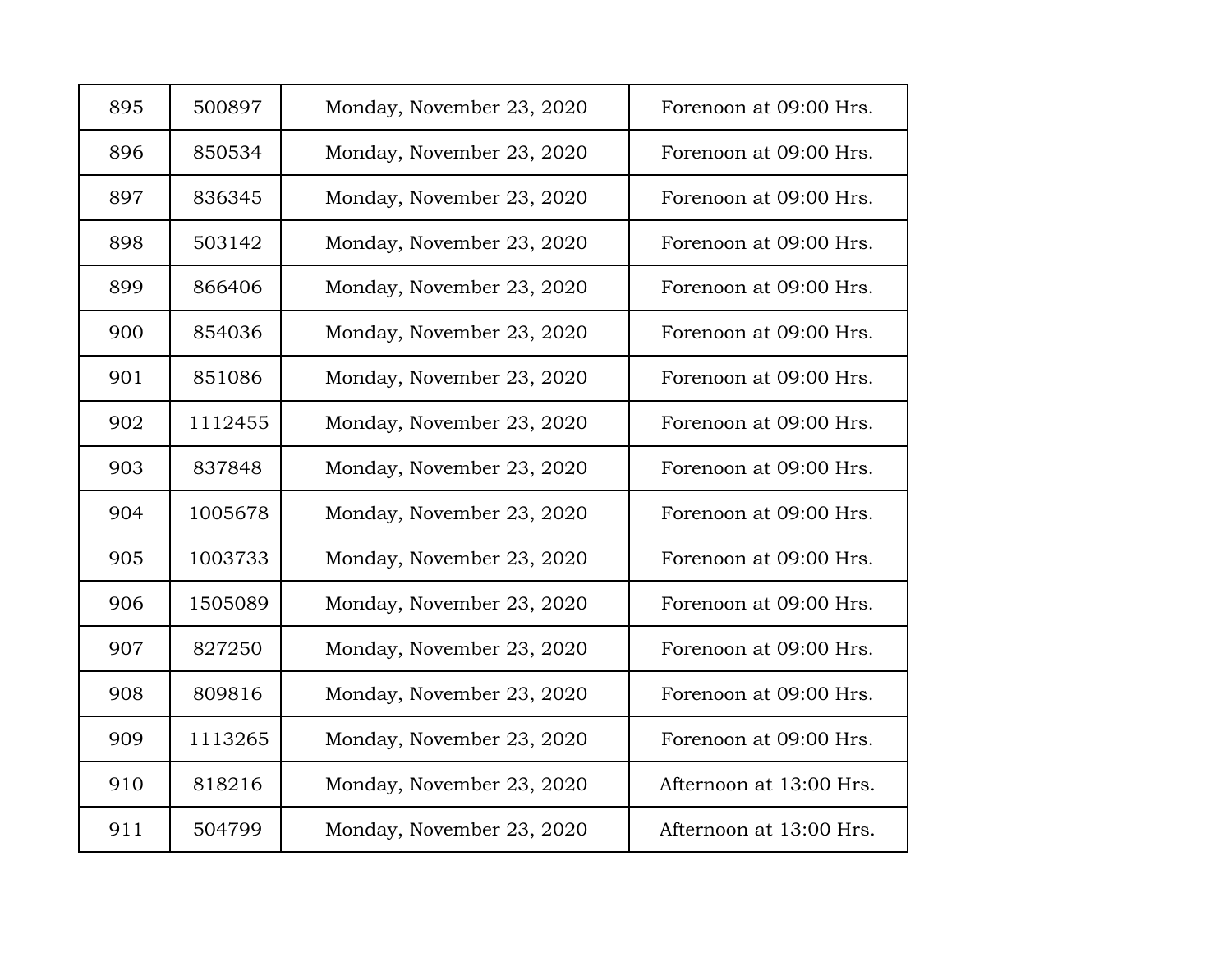| 912 | 839780  | Monday, November 23, 2020 | Afternoon at 13:00 Hrs. |
|-----|---------|---------------------------|-------------------------|
| 913 | 2609938 | Monday, November 23, 2020 | Afternoon at 13:00 Hrs. |
| 914 | 831616  | Monday, November 23, 2020 | Afternoon at 13:00 Hrs. |
| 915 | 302069  | Monday, November 23, 2020 | Afternoon at 13:00 Hrs. |
| 916 | 855658  | Monday, November 23, 2020 | Afternoon at 13:00 Hrs. |
| 917 | 1600581 | Monday, November 23, 2020 | Afternoon at 13:00 Hrs. |
| 918 | 871244  | Monday, November 23, 2020 | Afternoon at 13:00 Hrs. |
| 919 | 1118601 | Monday, November 23, 2020 | Afternoon at 13:00 Hrs. |
| 920 | 4402284 | Monday, November 23, 2020 | Afternoon at 13:00 Hrs. |
| 921 | 1119906 | Monday, November 23, 2020 | Afternoon at 13:00 Hrs. |
| 922 | 828101  | Monday, November 23, 2020 | Afternoon at 13:00 Hrs. |
| 923 | 822906  | Monday, November 23, 2020 | Afternoon at 13:00 Hrs. |
| 924 | 815673  | Monday, November 23, 2020 | Afternoon at 13:00 Hrs. |
| 925 | 853141  | Monday, November 23, 2020 | Afternoon at 13:00 Hrs. |
| 926 | 806285  | Monday, November 23, 2020 | Afternoon at 13:00 Hrs. |
| 927 | 815312  | Monday, November 23, 2020 | Afternoon at 13:00 Hrs. |
| 928 | 1001012 | Monday, November 23, 2020 | Afternoon at 13:00 Hrs. |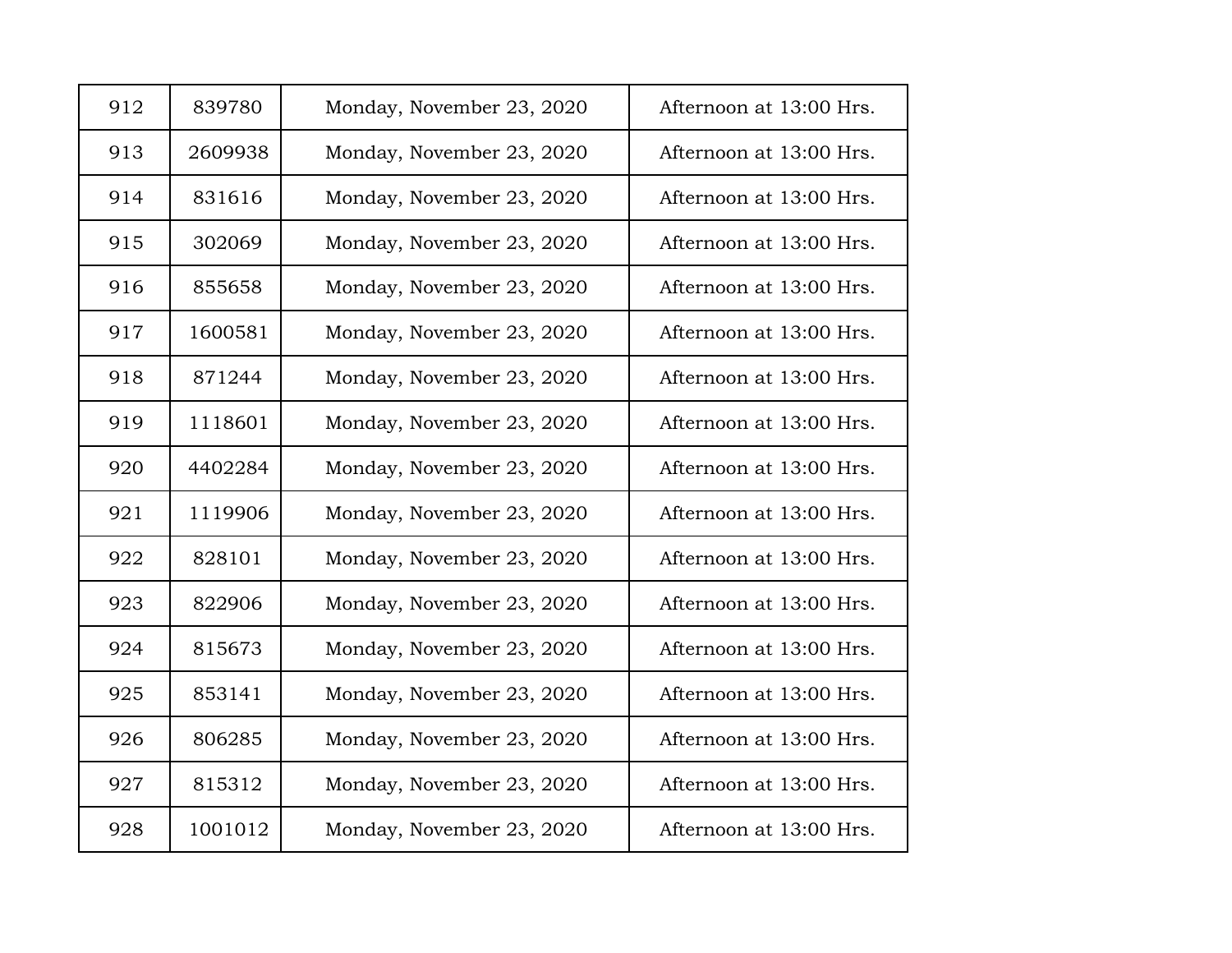| 929 | 825480  | Monday, November 23, 2020  | Afternoon at 13:00 Hrs. |
|-----|---------|----------------------------|-------------------------|
| 930 | 851975  | Monday, November 23, 2020  | Afternoon at 13:00 Hrs. |
| 931 | 838662  | Monday, November 23, 2020  | Afternoon at 13:00 Hrs. |
| 932 | 800678  | Monday, November 23, 2020  | Afternoon at 13:00 Hrs. |
| 933 | 851566  | Monday, November 23, 2020  | Afternoon at 13:00 Hrs. |
| 934 | 847048  | Monday, November 23, 2020  | Afternoon at 13:00 Hrs. |
| 935 | 3505549 | Monday, November 23, 2020  | Afternoon at 13:00 Hrs. |
| 936 | 806214  | Monday, November 23, 2020  | Afternoon at 13:00 Hrs. |
| 937 | 1001711 | Monday, November 23, 2020  | Afternoon at 13:00 Hrs. |
| 938 | 831173  | Monday, November 23, 2020  | Afternoon at 13:00 Hrs. |
| 939 | 871945  | Monday, November 23, 2020  | Afternoon at 13:00 Hrs. |
| 940 | 1512457 | Tuesday, November 24, 2020 | Forenoon at 09:00 Hrs.  |
| 941 | 851732  | Tuesday, November 24, 2020 | Forenoon at 09:00 Hrs.  |
| 942 | 848397  | Tuesday, November 24, 2020 | Forenoon at 09:00 Hrs.  |
| 943 | 1403916 | Tuesday, November 24, 2020 | Forenoon at 09:00 Hrs.  |
| 944 | 200626  | Tuesday, November 24, 2020 | Forenoon at 09:00 Hrs.  |
| 945 | 857602  | Tuesday, November 24, 2020 | Forenoon at 09:00 Hrs.  |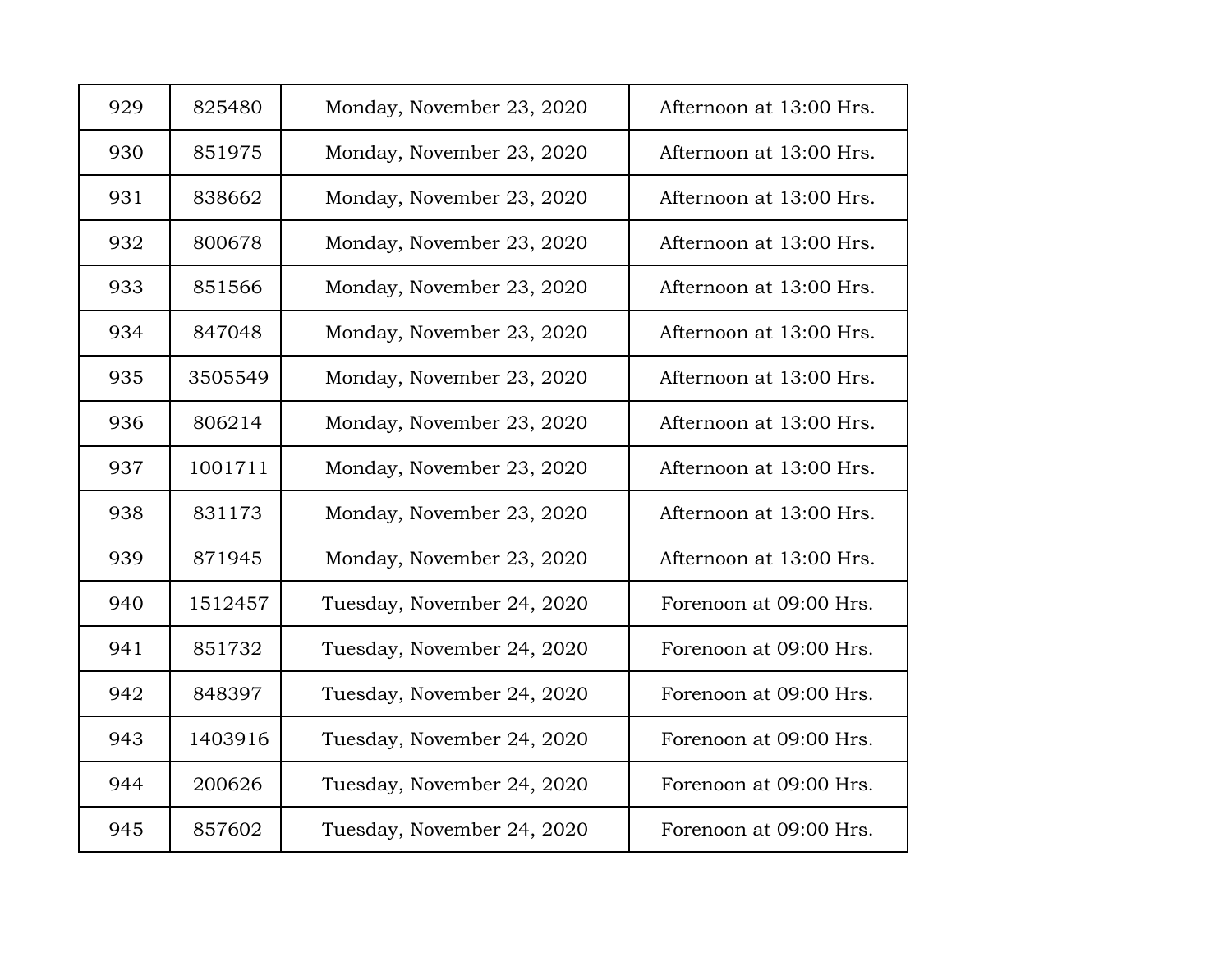| 946 | 853374  | Tuesday, November 24, 2020 | Forenoon at 09:00 Hrs. |
|-----|---------|----------------------------|------------------------|
| 947 | 824217  | Tuesday, November 24, 2020 | Forenoon at 09:00 Hrs. |
| 948 | 831714  | Tuesday, November 24, 2020 | Forenoon at 09:00 Hrs. |
| 949 | 804990  | Tuesday, November 24, 2020 | Forenoon at 09:00 Hrs. |
| 950 | 5101304 | Tuesday, November 24, 2020 | Forenoon at 09:00 Hrs. |
| 951 | 1700874 | Tuesday, November 24, 2020 | Forenoon at 09:00 Hrs. |
| 952 | 1901396 | Tuesday, November 24, 2020 | Forenoon at 09:00 Hrs. |
| 953 | 502698  | Tuesday, November 24, 2020 | Forenoon at 09:00 Hrs. |
| 954 | 504285  | Tuesday, November 24, 2020 | Forenoon at 09:00 Hrs. |
| 955 | 811400  | Tuesday, November 24, 2020 | Forenoon at 09:00 Hrs. |
| 956 | 852764  | Tuesday, November 24, 2020 | Forenoon at 09:00 Hrs. |
| 957 | 1203889 | Tuesday, November 24, 2020 | Forenoon at 09:00 Hrs. |
| 958 | 840995  | Tuesday, November 24, 2020 | Forenoon at 09:00 Hrs. |
| 959 | 808865  | Tuesday, November 24, 2020 | Forenoon at 09:00 Hrs. |
| 960 | 501323  | Tuesday, November 24, 2020 | Forenoon at 09:00 Hrs. |
| 961 | 811105  | Tuesday, November 24, 2020 | Forenoon at 09:00 Hrs. |
| 962 | 868105  | Tuesday, November 24, 2020 | Forenoon at 09:00 Hrs. |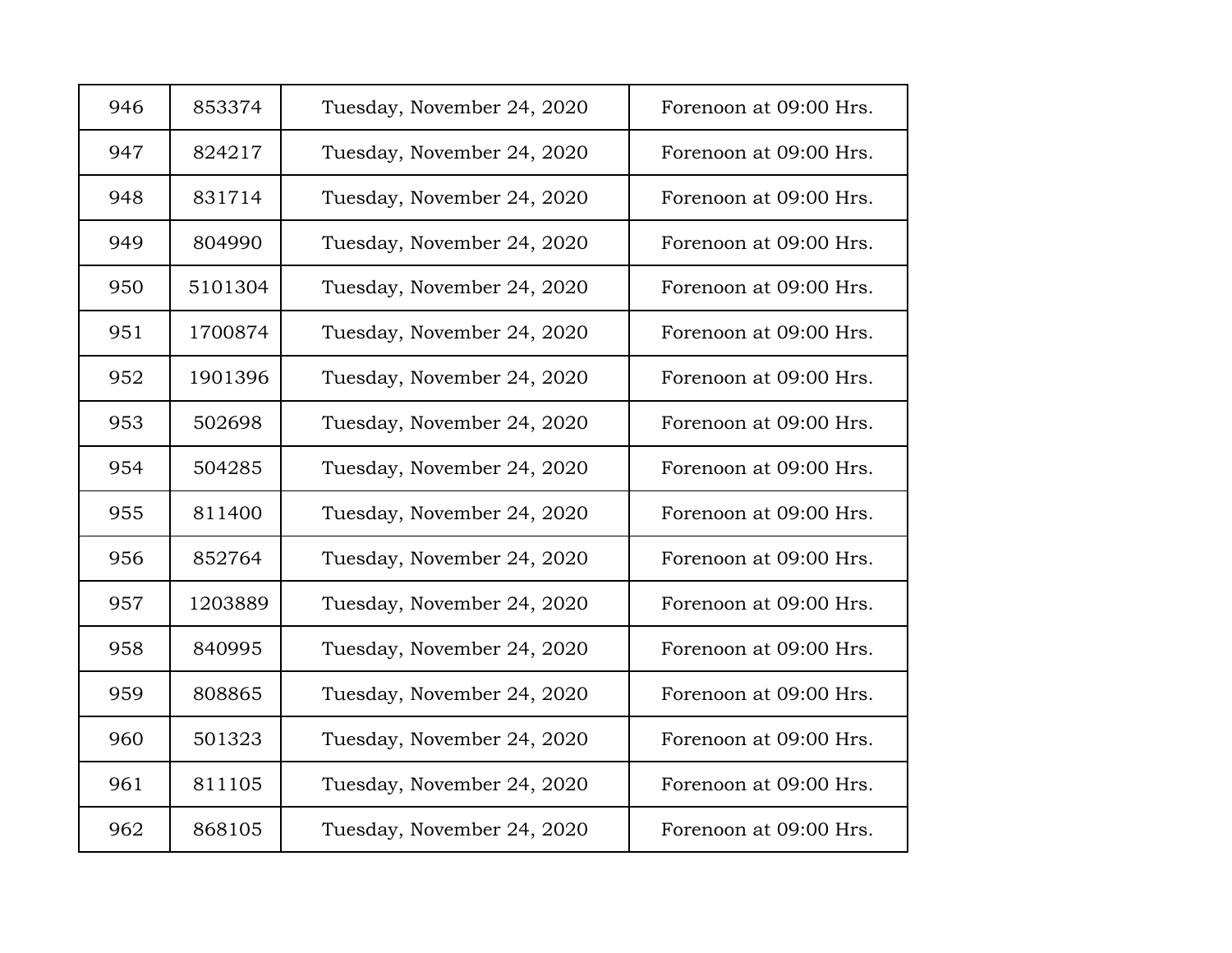| 963 | 801702  | Tuesday, November 24, 2020 | Forenoon at 09:00 Hrs.  |
|-----|---------|----------------------------|-------------------------|
| 964 | 1513480 | Tuesday, November 24, 2020 | Forenoon at 09:00 Hrs.  |
| 965 | 505799  | Tuesday, November 24, 2020 | Forenoon at 09:00 Hrs.  |
| 966 | 855131  | Tuesday, November 24, 2020 | Forenoon at 09:00 Hrs.  |
| 967 | 860582  | Tuesday, November 24, 2020 | Forenoon at 09:00 Hrs.  |
| 968 | 1200577 | Tuesday, November 24, 2020 | Forenoon at 09:00 Hrs.  |
| 969 | 823505  | Tuesday, November 24, 2020 | Forenoon at 09:00 Hrs.  |
| 970 | 833161  | Tuesday, November 24, 2020 | Afternoon at 13:00 Hrs. |
| 971 | 509676  | Tuesday, November 24, 2020 | Afternoon at 13:00 Hrs. |
| 972 | 1109587 | Tuesday, November 24, 2020 | Afternoon at 13:00 Hrs. |
| 973 | 3402948 | Tuesday, November 24, 2020 | Afternoon at 13:00 Hrs. |
| 974 | 834652  | Tuesday, November 24, 2020 | Afternoon at 13:00 Hrs. |
| 975 | 1509109 | Tuesday, November 24, 2020 | Afternoon at 13:00 Hrs. |
| 976 | 835595  | Tuesday, November 24, 2020 | Afternoon at 13:00 Hrs. |
| 977 | 506590  | Tuesday, November 24, 2020 | Afternoon at 13:00 Hrs. |
| 978 | 508320  | Tuesday, November 24, 2020 | Afternoon at 13:00 Hrs. |
| 979 | 506332  | Tuesday, November 24, 2020 | Afternoon at 13:00 Hrs. |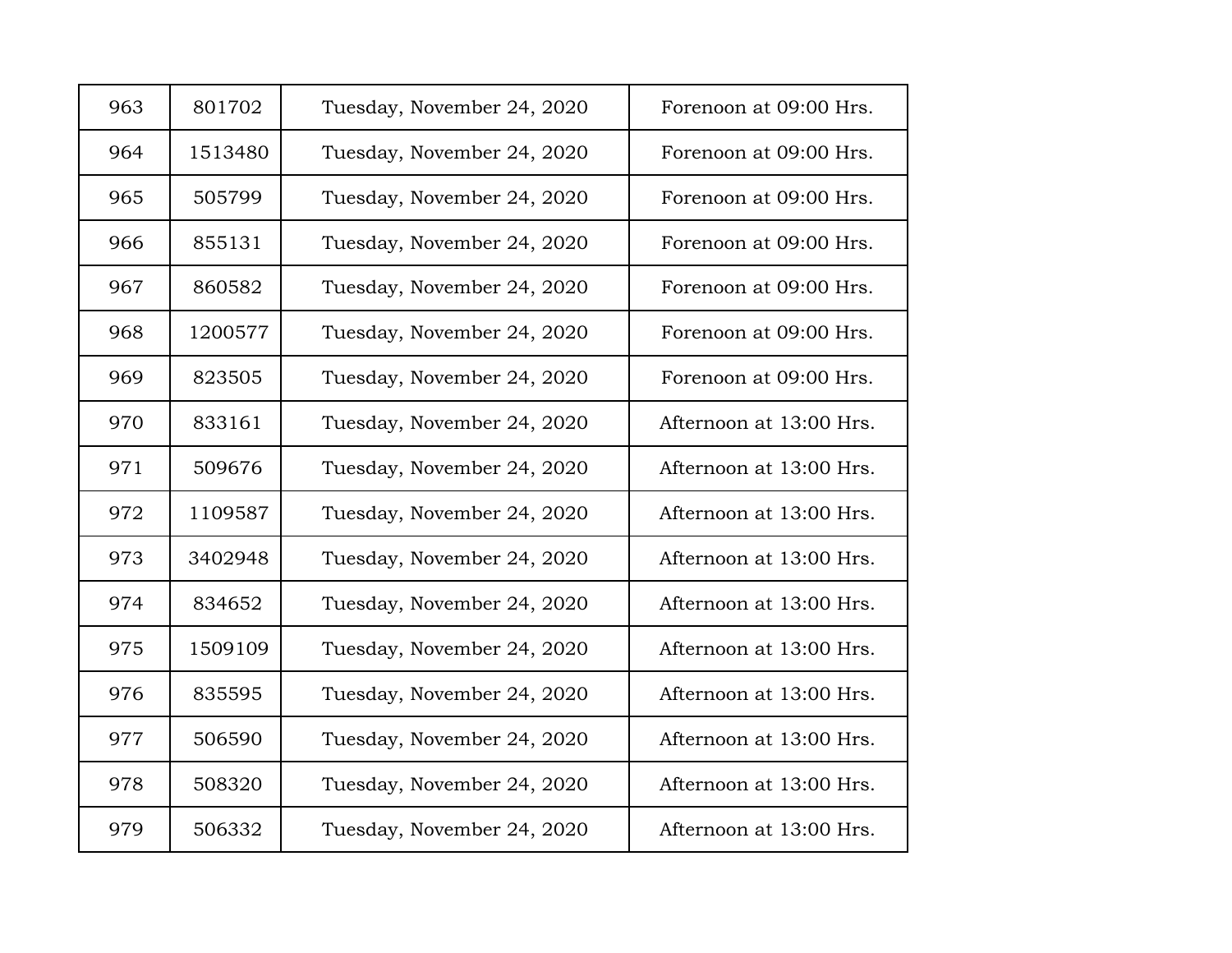| 980 | 822846  | Tuesday, November 24, 2020 | Afternoon at 13:00 Hrs. |
|-----|---------|----------------------------|-------------------------|
| 981 | 505348  | Tuesday, November 24, 2020 | Afternoon at 13:00 Hrs. |
| 982 | 804418  | Tuesday, November 24, 2020 | Afternoon at 13:00 Hrs. |
| 983 | 862902  | Tuesday, November 24, 2020 | Afternoon at 13:00 Hrs. |
| 984 | 849638  | Tuesday, November 24, 2020 | Afternoon at 13:00 Hrs. |
| 985 | 1513231 | Tuesday, November 24, 2020 | Afternoon at 13:00 Hrs. |
| 986 | 400960  | Tuesday, November 24, 2020 | Afternoon at 13:00 Hrs. |
| 987 | 819031  | Tuesday, November 24, 2020 | Afternoon at 13:00 Hrs. |
| 988 | 825439  | Tuesday, November 24, 2020 | Afternoon at 13:00 Hrs. |
| 989 | 847673  | Tuesday, November 24, 2020 | Afternoon at 13:00 Hrs. |
| 990 | 804692  | Tuesday, November 24, 2020 | Afternoon at 13:00 Hrs. |
| 991 | 829675  | Tuesday, November 24, 2020 | Afternoon at 13:00 Hrs. |
| 992 | 841708  | Tuesday, November 24, 2020 | Afternoon at 13:00 Hrs. |
| 993 | 211344  | Tuesday, November 24, 2020 | Afternoon at 13:00 Hrs. |
| 994 | 870580  | Tuesday, November 24, 2020 | Afternoon at 13:00 Hrs. |
| 995 | 510939  | Tuesday, November 24, 2020 | Afternoon at 13:00 Hrs. |
| 996 | 855659  | Tuesday, November 24, 2020 | Afternoon at 13:00 Hrs. |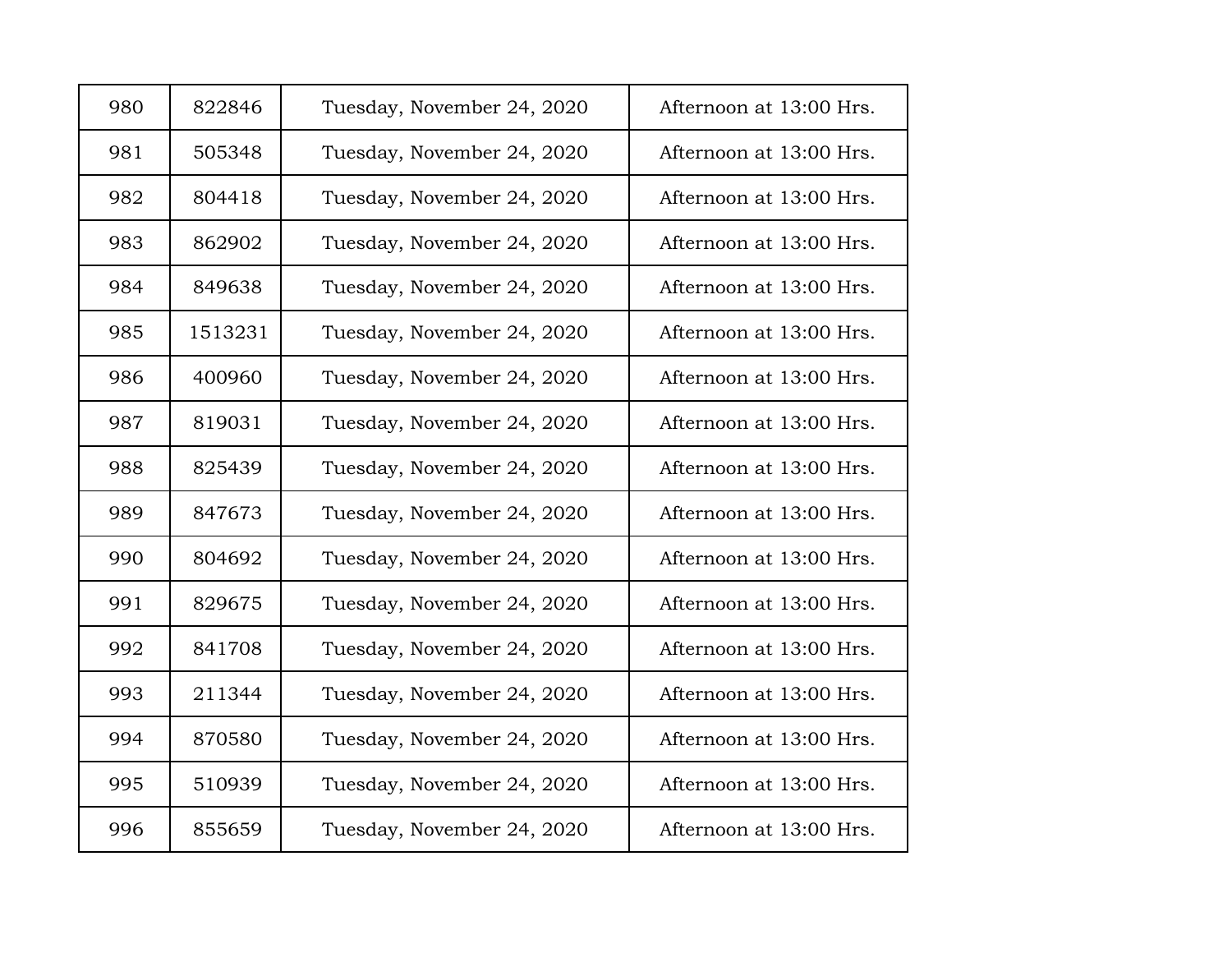| 997  | 1108170 | Tuesday, November 24, 2020   | Afternoon at 13:00 Hrs. |
|------|---------|------------------------------|-------------------------|
| 998  | 816598  | Tuesday, November 24, 2020   | Afternoon at 13:00 Hrs. |
| 999  | 600899  | Tuesday, November 24, 2020   | Afternoon at 13:00 Hrs. |
| 1000 | 510674  | Wednesday, November 25, 2020 | Forenoon at 09:00 Hrs.  |
| 1001 | 859192  | Wednesday, November 25, 2020 | Forenoon at 09:00 Hrs.  |
| 1002 | 826603  | Wednesday, November 25, 2020 | Forenoon at 09:00 Hrs.  |
| 1003 | 869330  | Wednesday, November 25, 2020 | Forenoon at 09:00 Hrs.  |
| 1004 | 207160  | Wednesday, November 25, 2020 | Forenoon at 09:00 Hrs.  |
| 1005 | 3400113 | Wednesday, November 25, 2020 | Forenoon at 09:00 Hrs.  |
| 1006 | 511142  | Wednesday, November 25, 2020 | Forenoon at 09:00 Hrs.  |
| 1007 | 4901085 | Wednesday, November 25, 2020 | Forenoon at 09:00 Hrs.  |
| 1008 | 2603090 | Wednesday, November 25, 2020 | Forenoon at 09:00 Hrs.  |
| 1009 | 2401652 | Wednesday, November 25, 2020 | Forenoon at 09:00 Hrs.  |
| 1010 | 860649  | Wednesday, November 25, 2020 | Forenoon at 09:00 Hrs.  |
| 1011 | 844097  | Wednesday, November 25, 2020 | Forenoon at 09:00 Hrs.  |
| 1012 | 843735  | Wednesday, November 25, 2020 | Forenoon at 09:00 Hrs.  |
| 1013 | 2606679 | Wednesday, November 25, 2020 | Forenoon at 09:00 Hrs.  |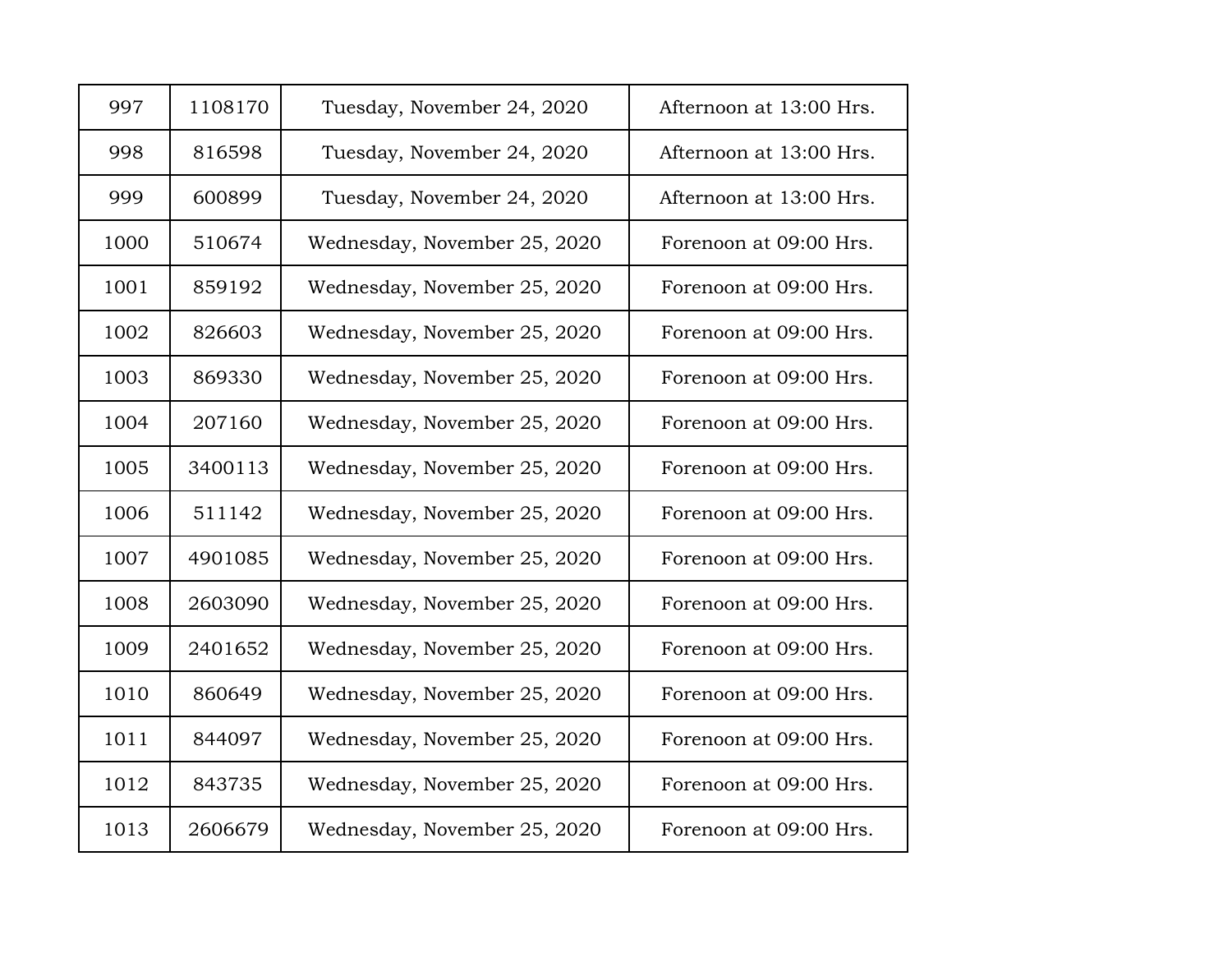| 1014 | 1503591 | Wednesday, November 25, 2020 | Forenoon at 09:00 Hrs.  |
|------|---------|------------------------------|-------------------------|
| 1015 | 816762  | Wednesday, November 25, 2020 | Forenoon at 09:00 Hrs.  |
| 1016 | 867424  | Wednesday, November 25, 2020 | Forenoon at 09:00 Hrs.  |
| 1017 | 1900725 | Wednesday, November 25, 2020 | Forenoon at 09:00 Hrs.  |
| 1018 | 833701  | Wednesday, November 25, 2020 | Forenoon at 09:00 Hrs.  |
| 1019 | 1902483 | Wednesday, November 25, 2020 | Forenoon at 09:00 Hrs.  |
| 1020 | 802487  | Wednesday, November 25, 2020 | Forenoon at 09:00 Hrs.  |
| 1021 | 862864  | Wednesday, November 25, 2020 | Forenoon at 09:00 Hrs.  |
| 1022 | 1501379 | Wednesday, November 25, 2020 | Forenoon at 09:00 Hrs.  |
| 1023 | 815580  | Wednesday, November 25, 2020 | Forenoon at 09:00 Hrs.  |
| 1024 | 871913  | Wednesday, November 25, 2020 | Forenoon at 09:00 Hrs.  |
| 1025 | 1800178 | Wednesday, November 25, 2020 | Forenoon at 09:00 Hrs.  |
| 1026 | 1402847 | Wednesday, November 25, 2020 | Forenoon at 09:00 Hrs.  |
| 1027 | 1902399 | Wednesday, November 25, 2020 | Forenoon at 09:00 Hrs.  |
| 1028 | 3509209 | Wednesday, November 25, 2020 | Forenoon at 09:00 Hrs.  |
| 1029 | 1203207 | Wednesday, November 25, 2020 | Forenoon at 09:00 Hrs.  |
| 1030 | 857110  | Wednesday, November 25, 2020 | Afternoon at 13:00 Hrs. |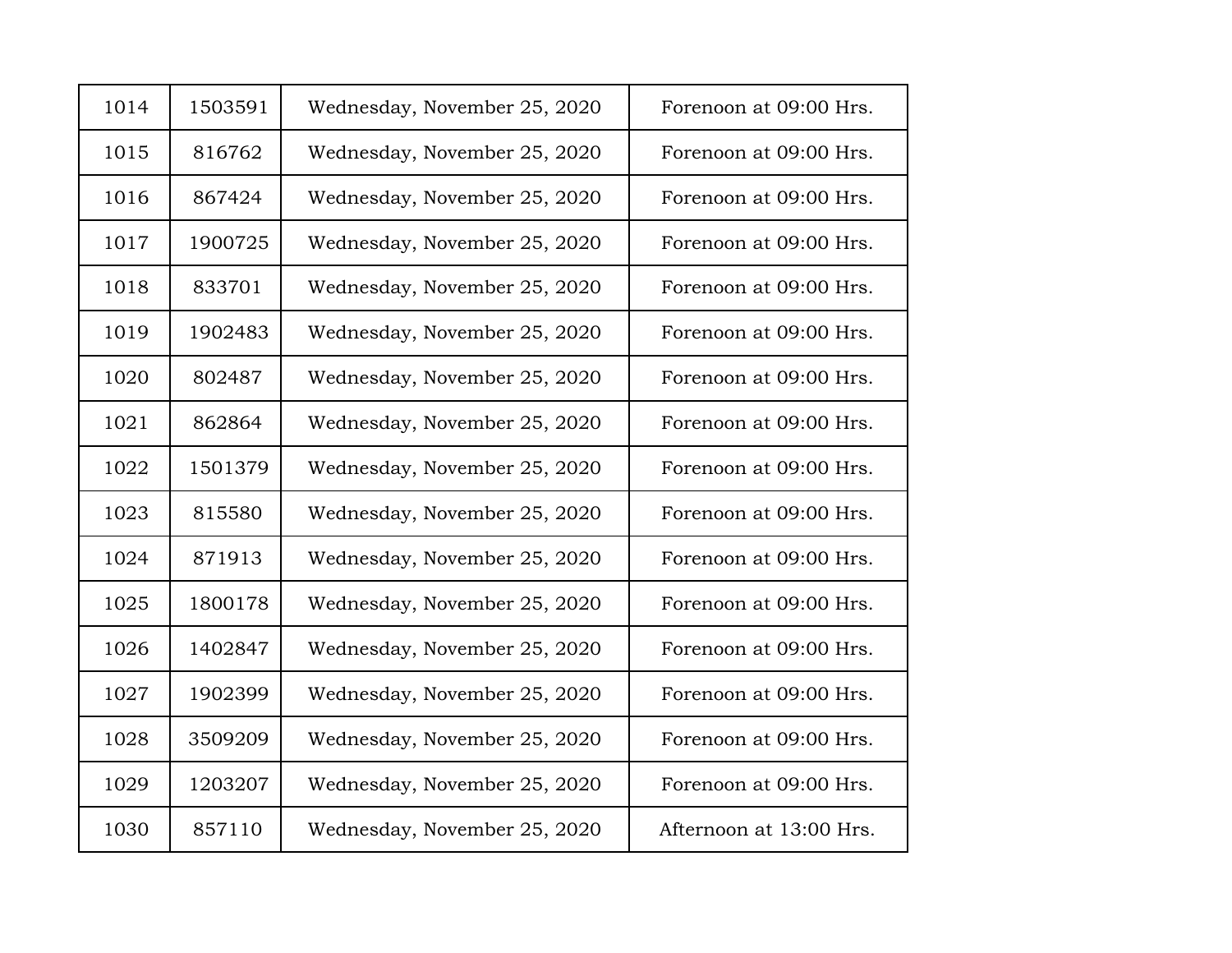| 1031 | 1511652 | Wednesday, November 25, 2020 | Afternoon at 13:00 Hrs. |
|------|---------|------------------------------|-------------------------|
| 1032 | 204949  | Wednesday, November 25, 2020 | Afternoon at 13:00 Hrs. |
| 1033 | 824250  | Wednesday, November 25, 2020 | Afternoon at 13:00 Hrs. |
| 1034 | 842488  | Wednesday, November 25, 2020 | Afternoon at 13:00 Hrs. |
| 1035 | 211296  | Wednesday, November 25, 2020 | Afternoon at 13:00 Hrs. |
| 1036 | 814660  | Wednesday, November 25, 2020 | Afternoon at 13:00 Hrs. |
| 1037 | 804022  | Wednesday, November 25, 2020 | Afternoon at 13:00 Hrs. |
| 1038 | 2609545 | Wednesday, November 25, 2020 | Afternoon at 13:00 Hrs. |
| 1039 | 2621817 | Wednesday, November 25, 2020 | Afternoon at 13:00 Hrs. |
| 1040 | 1203922 | Wednesday, November 25, 2020 | Afternoon at 13:00 Hrs. |
| 1041 | 824930  | Wednesday, November 25, 2020 | Afternoon at 13:00 Hrs. |
| 1042 | 1301775 | Wednesday, November 25, 2020 | Afternoon at 13:00 Hrs. |
| 1043 | 842363  | Wednesday, November 25, 2020 | Afternoon at 13:00 Hrs. |
| 1044 | 3506094 | Wednesday, November 25, 2020 | Afternoon at 13:00 Hrs. |
| 1045 | 3401486 | Wednesday, November 25, 2020 | Afternoon at 13:00 Hrs. |
| 1046 | 864231  | Wednesday, November 25, 2020 | Afternoon at 13:00 Hrs. |
| 1047 | 1006586 | Wednesday, November 25, 2020 | Afternoon at 13:00 Hrs. |